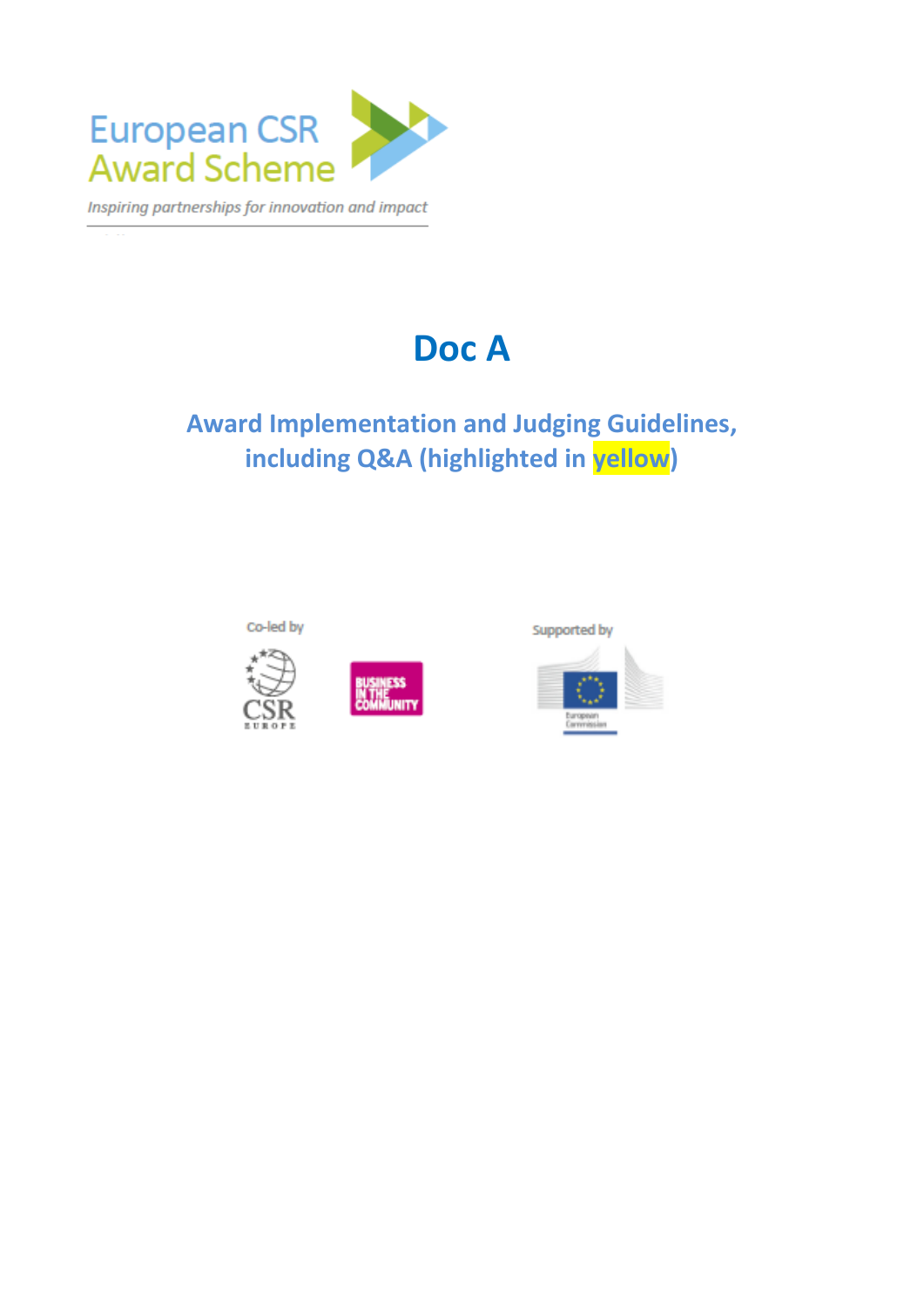

### **Table of Contents**

| 1 <sub>1</sub> | Introduction to Doc A: Award Implementation and Judging Guidelines3            |  |  |  |
|----------------|--------------------------------------------------------------------------------|--|--|--|
| 2.             | How to align your European CSR Award Scheme with other award schemes in the    |  |  |  |
|                |                                                                                |  |  |  |
|                |                                                                                |  |  |  |
|                |                                                                                |  |  |  |
| 3.             |                                                                                |  |  |  |
| 3.1.           |                                                                                |  |  |  |
| 3.2.           |                                                                                |  |  |  |
| 3.3.           |                                                                                |  |  |  |
| 3.4.           |                                                                                |  |  |  |
| 3.5.           |                                                                                |  |  |  |
| 4.             |                                                                                |  |  |  |
| 4.1.           |                                                                                |  |  |  |
| 4.2.           |                                                                                |  |  |  |
| 4.3.           |                                                                                |  |  |  |
| 5.             | Communicating the results of the judging process (Step 9, 10, 11) 11           |  |  |  |
| 5.1.           |                                                                                |  |  |  |
| 5.2.           |                                                                                |  |  |  |
| 6.             |                                                                                |  |  |  |
| $7_{-}$        |                                                                                |  |  |  |
|                | ANNEX ONE: Standard Application Form & Guidance to Applications Form  19       |  |  |  |
|                | ANNEX TWO: Confidentiality and conflict of interest of assessors and judges 20 |  |  |  |
|                | <b>ANNEX THREE: Guide Scoring Grid</b>                                         |  |  |  |
|                |                                                                                |  |  |  |
|                |                                                                                |  |  |  |
|                | ANNEX SIX: Simple Score Sheet to combine Assessors' Individual Scoring 26      |  |  |  |
|                |                                                                                |  |  |  |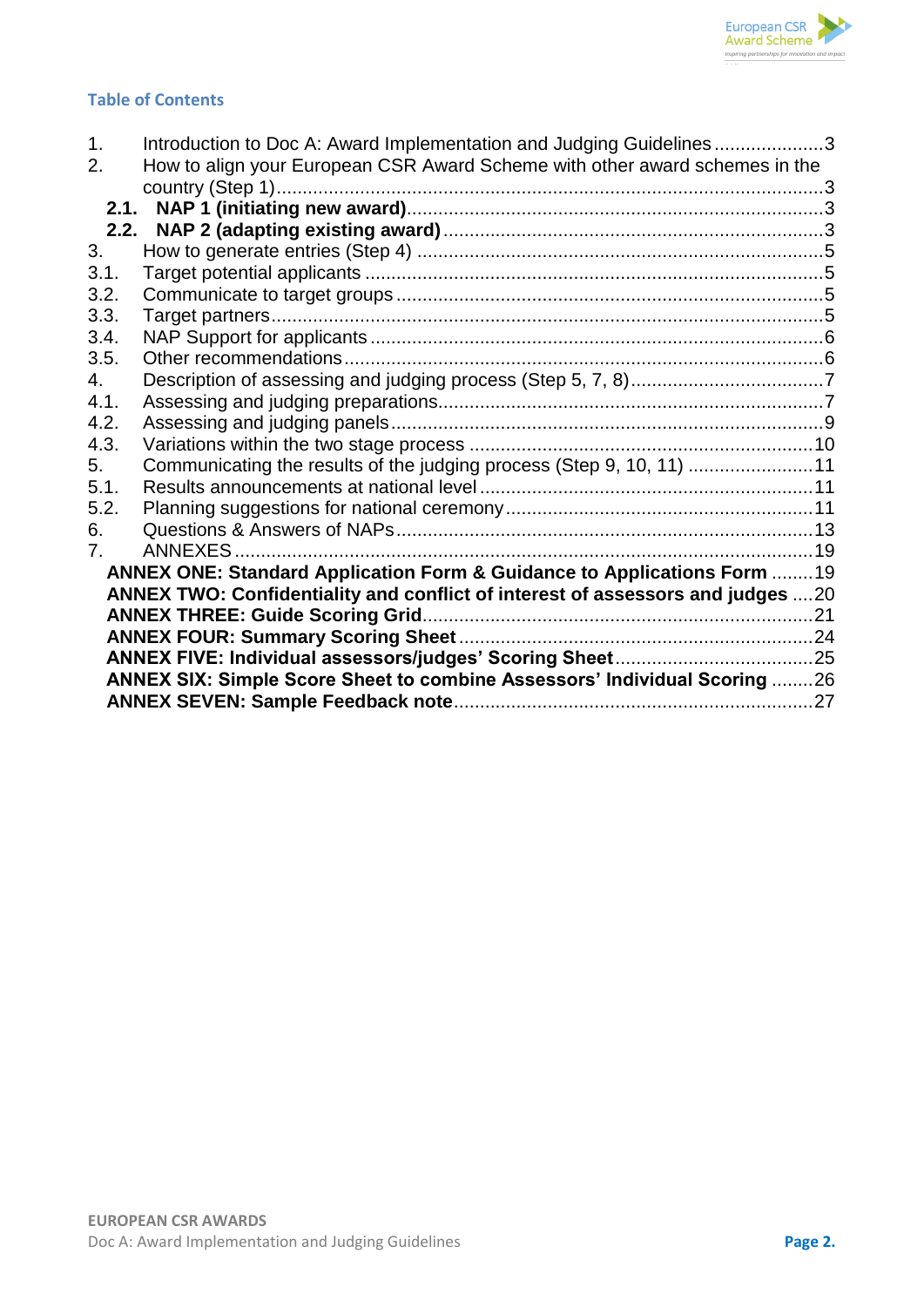

### <span id="page-2-0"></span>**1. Introduction to Doc A: Award Implementation and Judging Guidelines**

The guidelines provided in Doc A are complementary to the Step by Step Guide, with a specific focus on the awards framework, generating entries, judging and communicating the results of the judging process, Q&A and useful forms.

#### **Please read this document in combination with the Step by Step Guide to fully understand the structure.**

### <span id="page-2-1"></span>**2. How to align your European CSR Award Scheme with other award schemes in the country (Step 1)**

**All National Award Partners** need to respect the European Scheme<sup>1</sup>:

- The theme can fall under "Corporate Social Responsibility: Partnership, Innovation and Impact";
- ◆ Candidates present multistakeholder projects;
- $\checkmark$  The partnership involves at least one business and one non business partner and has had impact in the last 5 years
- $\checkmark$  The award involves a category for large and a category for SMEs;
- $\checkmark$  Projects are awarded on the basis of positive impact on society and the company (among other criteria)
- The multistakeholder jury must be comprised of business and non-business representatives (e.g. employer federation, trade union, academy, NGO, public authority, media, etc)

The European Commission also clearly stated to avoid duplications of awards, should there already be awards programmes in your country with similar criteria. In order to take this into account, National Award Partners (NAP) have been categorized in two groups: NAP1 and NAP2:

The key elements of this Award cannot be change but you can add extra criteria and extra categories.

You could also have runners up, highlight commended, etc, but only the 2 winning partnerships will be recognised at the Brussels Ceremony in June.

#### **2.1.NAP 1 (initiating new award)**

<span id="page-2-2"></span>If the Partner has no existing award scheme**, they will be supported** to create and promote a new award in accordance with the above mentioned conditions and will receive all the necessary training and support as stated in workpackage 2 and 4.

#### **2.2.NAP 2 (adapting existing award)**

<span id="page-2-3"></span>If there are CSR awards in your country already, first it needs to be checked if they meet the requirements from the European Commission (EC)<sup>1</sup> and the European Awards Scheme. NAPs will work together with CSR Europe to allocate these awards and double-check the elements. The template will be provided before the training/consulting days and explained at the training days in the first week of November.

#### **a.** *Existing Award meets requirements*

1

<sup>&</sup>lt;sup>1</sup> European Commission: Call for proposal 47/G/ENT/CIP/12/E/N02S005; page: 3-4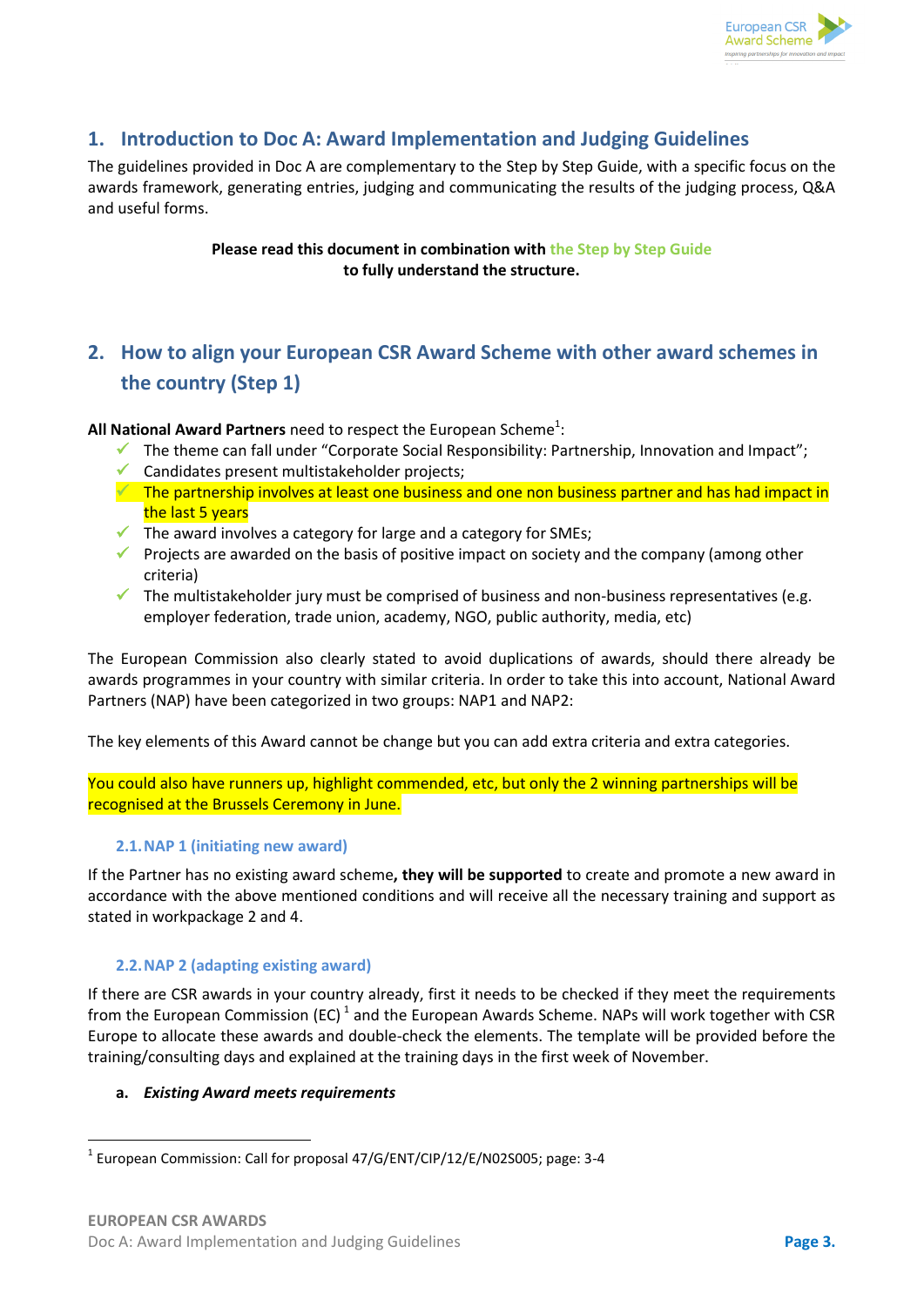

In countries where the existing awards meet the criteria of the European Award Scheme, the award may run as it exists while adapting communication and branding to the requirements, see **Doc C: Communication Guidelines** and **Doc E: Branding guidelines**.

#### **b.** *Existing Award does not meet requirements \**

If the conditions are not met, the National Award Partner will need to make the necessary adaptations to adhere to the European Award Scheme. In addition, the Partner needs to adapt communication and branding to the requirements established by the consortium.

#### *c. Existing awards outside the project timeframe\**

In cases where the national award has taken place before the launch of the European Award Scheme or will take place after the deadline of announcing winning projects to the European Commission, the National Award Partner will need to elect a new multistakeholder jury to select national winning projects among previous winners.

#### *d. More than 1 CSR award in 1 country\**

A new multistakeholder jury also needs to be established in countries with more than one reputable award programme, in order to bring them all under one selection process and to identify the most impactful, innovative CSR partnerships.

#### **\* Further to case b, c and d:**

If the existing awards cannot be adapted (criteria is settled, timeline is fixed, etc.), the approach to bring the alignment of these awards, agreed with the European Commission, is to **run a judging panel inviting the winners of all national CSR award schemes.** This is the most effective solution to bring under one umbrella, various awards programmes that are run independently, with their own timelines and potentially missing elements.

In conclusion, you are requested to invite the winners of other well recognised awards in your country to re-submit their projects to the European CSR Award Scheme.

In some countries you may find that there are not enough winners of other awards that meet the European CSR Awards' criteria to create a basic critical mass. In this case it is up to the NAP to open the call for entries to other companies. Given the main objective of the European CSR Award Scheme, which is to identify best practices in each country and share these examples to inspire other companies to create impactful partnerships, we suggest that NAPs open the call for entries for all companies and make a special invitation to existing award schema to reach out to their winners.

#### **For clarity, options for NAP2:**

**Option 1** (if your award meets criteria): use your own award or other partner's award programme that meets all the European CSR Award's criteria

**Option2** (if neither your award nor other awards in the country meet criteria): launch new judging panel and invite the winners of existing reputable awards to re-submit their entries to the European CSR Award **Option 3** (if there are not enough winners of existing awards to create a critical mass): launch new judging panel and invite the winners of existing reputable awards to re-submit their entries to the European CSR Award and also open the awards to all other companies.

In all case the Award needs to stick to the Guiding Principles contained in the Step by Step Guide: open, fair and transparent. In order to follow these principles you need to communicate clearly who can apply to the Award in your country.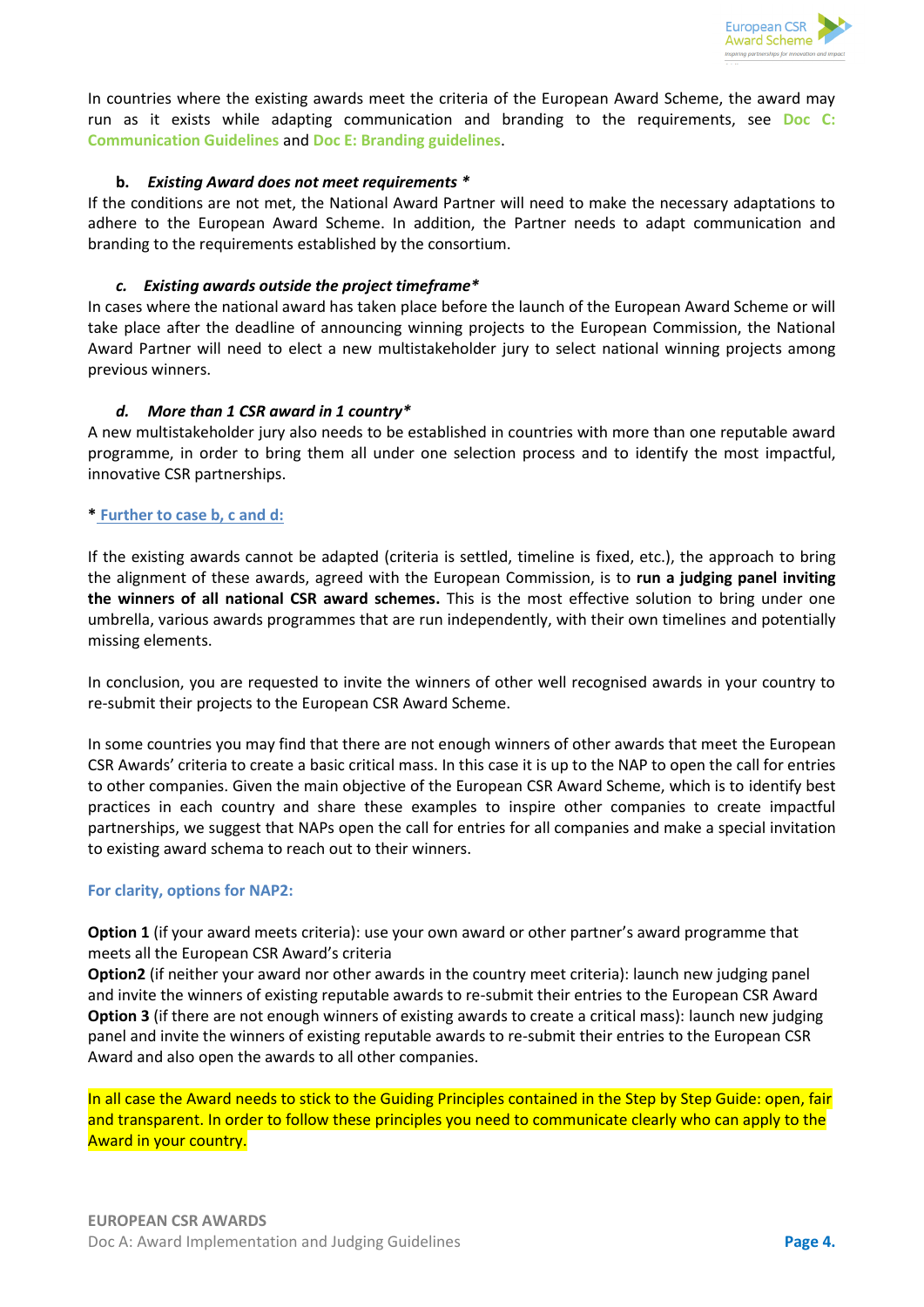

### <span id="page-4-0"></span>**3. How to generate entries (Step 4)**

Generating entries is key to the success of these awards and needs to start as early as possible. Under the European Award Scheme it is highly suggested to start generating entries at the latest after the **virtual launch** on **3 rd December 2012**. Be sure to develop a plan of approach and explore all opportunities.

You will find key steps in the **Step by Step Guide** and specific guidelines on communication in **Doc C Communication Guidelines**.

In any case, you will need to

- **identify** your channels and key priorities/ interests,
- **v** plan your key general and particular messages;
- <span id="page-4-1"></span>**communicate and follow up with those interested in applying.**

### **3.1. Target potential applicants**

If you are a membership organisation target your members but also try to identify other potential applicants, e.g. by identifying sectors which are particularly strong or active in different aspects of CSR. Furthermore, identify, communicate and follow up with non-business organisations, such as NGOs, government or academies, and invite them to enter the awards as applicants. Use research and information about their programmes with companies to encourage them to enter.

### <span id="page-4-2"></span>**3.2. Communicate to target groups**

After having identified your target

- $\checkmark$  Try to identify impactful partnership programmes and prioritise who to chase
- $\checkmark$  Create a launch email which announces the process of the European CSR Award in your country, including key dates and contact information
- Provide links to web pages for downloading **Doc AA Award Application Pack**.

<span id="page-4-3"></span>Send this out on the date of the launch to all interested parties via different communication channels, as described in **Doc C Communication Guidelines.**

### **3.3. Target partners**

Engage partners to raise awareness working collaboratively with other organisations to get them to promote the awards and to raise awareness. Use key business and NGO or other sectors spokespeople to promote the awards to their own networks.

E.g.: Identify key media and try to go beyond national and CSR media, but also consider sector media forums, institutions and networks as well as personnel and HR media. Other partners who could help in promoting the Awards are sector organisations, business networks, national trade unions, employer federations, NGOs, consumer groups, academies, political institutions, etc.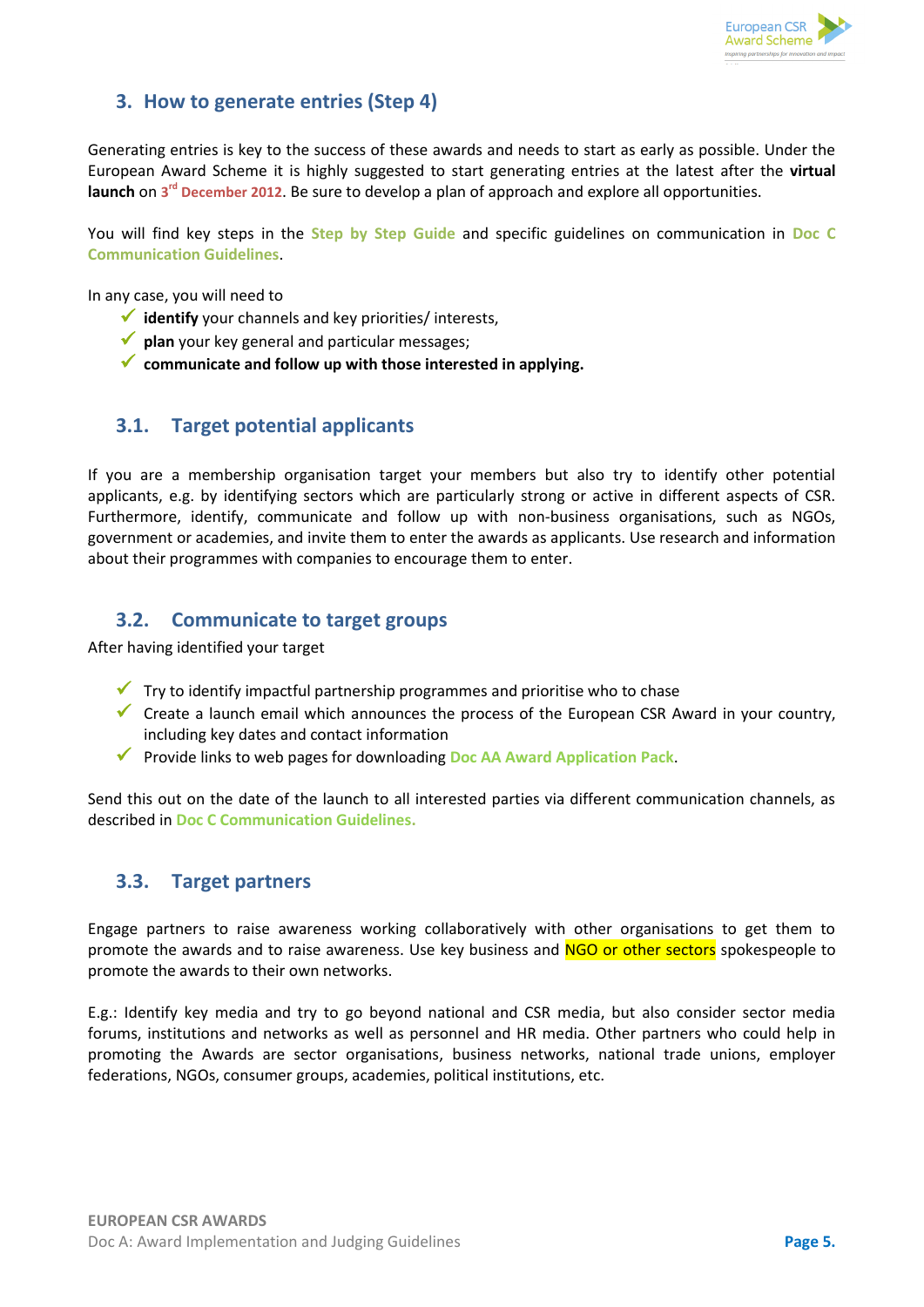

### <span id="page-5-0"></span>**3.4. NAP Support for applicants**

It is important to be clear with applicants that there is support from the NAP and that this does not influence whether a company will win the Award. The NAP after all has no role in the assessing and judging process. Offering a support system in form of one to one support, webinars or workshops may help turn some expressions of interest into full applications, it will support entrants in articulating and developing their programme and potentially lead to winning entries.

Applying for the Award can be time consuming, so it is important to ensure that each application is fully completed to ensure the best chance to be recognised by the judging panel and receive their full attention. The most relevant advice for applicants is the need to provide evidence of impact.

#### **Company workshops**

Holding workshops where companies can receive support on their applications is useful. Company workshops provide the opportunity to explain the awards criteria, judging guidelines and what is meant by impact, innovation, and partnership. It is recommended to communicate all requirements at the workshops. Give examples of best practice case studies of companies who managed to articulate their programme well and why their partnerships are impactful and innovative (try to focus on non community partnerships as much as possible). You can also deliver this seminar by conference for those who cannot commit the time of a face to face workshop or are based far away. To attract SMEs you could hold special sessions for SMEs.

<span id="page-5-1"></span>The awards are assessed independently, which means NAPs are able to support applying companies as long as the same support is provided to all companies during the application phase.

### **3.5. Other recommendations**

#### **Attracting SMEs' entries**

It is recognised that it may be challenging to get SMEs entries since these companies usually don't have a dedicated CSR manager to fill the application so anything you can do to make it attractive and easy for SMEs to apply, the better. E.g. offer special workshops for SMEs, give them a sample filled application, help them identify that what they are doing may be labelled CSR, make it clear that they are only competing against other SMEs, mention the supply chain benefits of being recognised as a responsible business. To promote the Award to SMEs involve Chambers of Commerce, banks who finance SMEs, local government, federations, UNGP in your country (in some countries a big proportion of signatory companies are SMEs) and also leverage the supply chain of large companies you know well.

#### **Attracting non community entries**

For many people, the first example that comes to mind when thinking of a CSR partnership is a community partnership. We already added some clarification to the Awards application pack. To attract non community entries, use non community examples when talking about the Award, running workshops, etc. The more you illustrate the Award process with non community examples the easier it will be for others to think alike. E.g. Procter & Gamble turn 30 and other examples used during the training and consulting sessions. Connect with environmental awards and organisations, target HHRR and marketing professionals, target companies who use GRI, ISO 2600, Rio + 20.

#### **Tracking**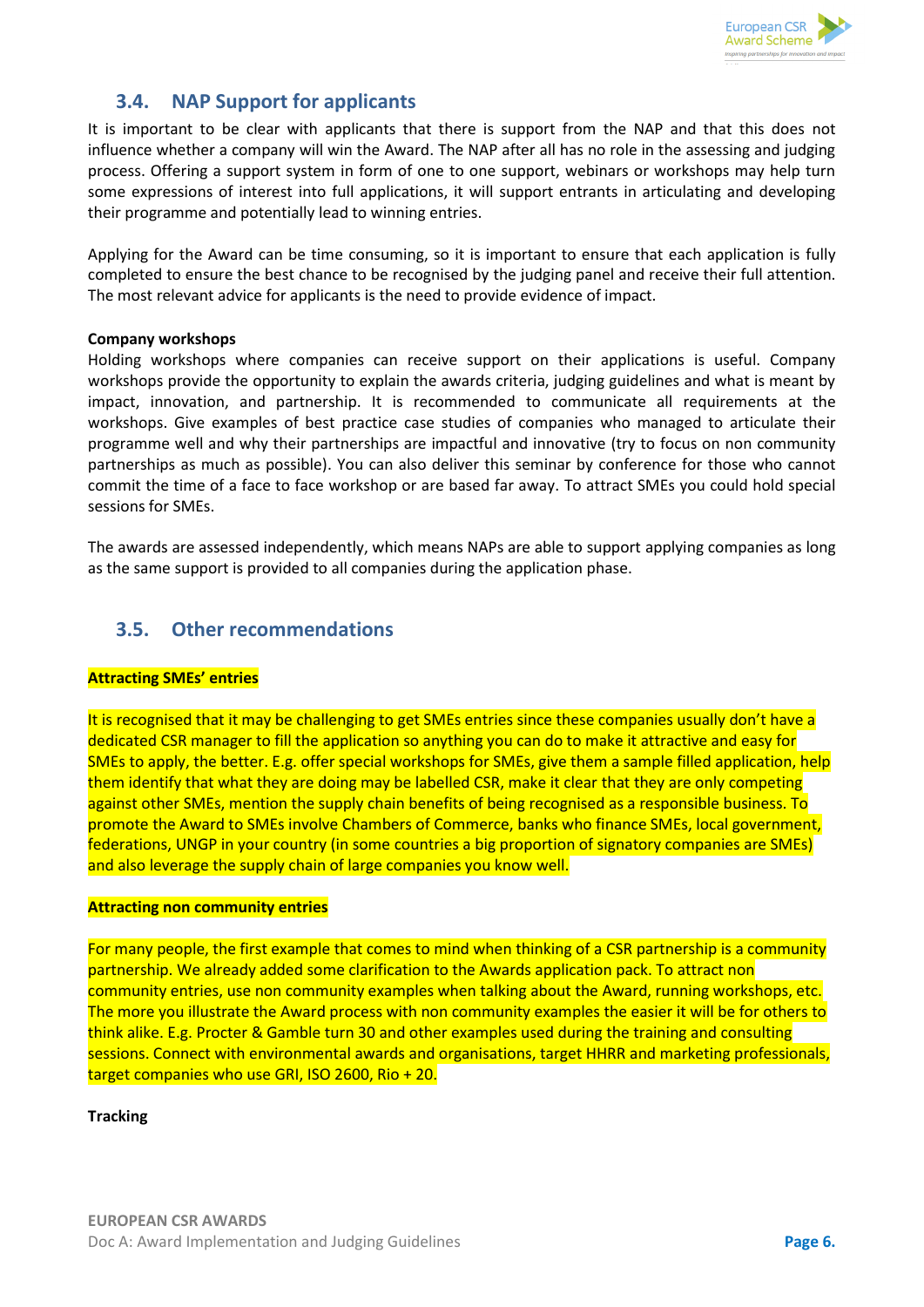

Track companies who download the awards form. Send them an email to say "Thank you for having downloaded the application form. In order to support you in filling in the form and to provide you with useful hints, we are very pleased to invite you to the standard applicant workshop on [date] at [address]."

For BITC 2012 Awards for Excellence, 1,283 award application packs were downloaded but only 335 applications were made.

Publicise the awards in the appropriate forums.

#### **Requirements of Companies**

Please remind applicants that the application requires the CEO's sign off, and the endorsement of the application by at least one non-business partner. See **Doc AA Award Application Pack.**

Winning companies will also be required to produce a case study with photos and logos. NAPs will be provided with a template to ensure consistency of the case studies to be published in the Golden Book.

#### **Strict deadlines**

To ensure credibility, fairness and transparency it is important to set, and adhere to, strict deadlines for the Awards process.

### <span id="page-6-0"></span>**4. Description of assessing and judging process (Step 5, 7, 8)**

Credibility, fairness and transparency are central to these awards. The European Commission is clear that the judging of the applications is through a judging panel that must include a variety of stakeholders. It is recommended that it's also gender balanced. The multistakeholder jury must be comprised of business and non-business representatives e.g. employer federation, trade union, academy, NGO, public authority, media, etc. The judging process needs to be transparent with the list of judges being published, this can be done after the judging day.

National judging process: The entries can be judged two ways. The option selected depends on the number of applications and the uptake for participating in the judging panel.

**Option 1:** Gather applications; identify and appoint judging panel; run one round of judging; select winners.

**Option 2:** Gather applications; identify and appoint assessors and identify and select a judging panel; run a two stage process.

- Stage One is an assessment process to select a short list of entries.
- Stage Two is the judging process to select the final winning entry.

*If you anticipate more than 5 applications, our strong advice is to adopt Option 2 with the two stage judging process.*

### <span id="page-6-1"></span>**4.1. Assessing and judging preparations**

 **Resource requirements.** A significant amount of time is required to identify, invite and organise the assessing and judging panels. You need to allocate time to prepare, run and follow up from the assessing panel. Significant amounts of time need to be set aside for the writing up of feedback from hand written notes. We suggest that you invite assessors to bring laptops to type up notes.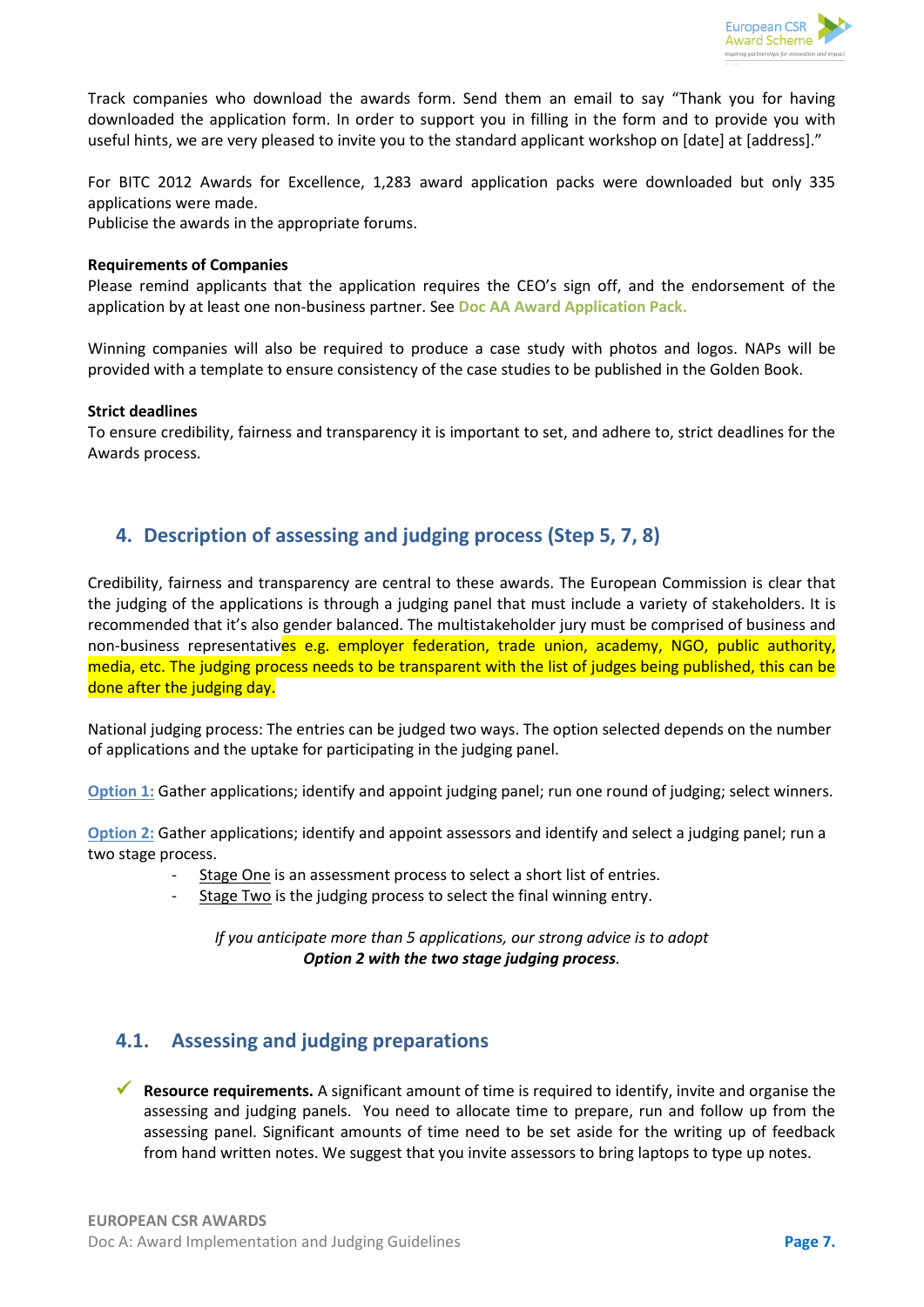

Per category we would recommend up to 2 pairs of assessors per 4 entries and up to 5 judges. Usually assessors don't get the entries in advance but judges do. Each of these persons will need to set aside time to read the briefing material and to attend a full day for assessing or judging plus reading time in the case of the judges.

- **Identify assessors for assessing panels:** The applications should be peer assessed by professionals who work in the same or similar fields and have experience of similar programmes both in businesses and other sectors. Assessors are typically selected from CSR, Communications, Human Resource practitioners and representatives from NGOs who are well informed on this agenda.
- **Identify judges:** Judges are usually selected from senior representatives from businesses and nonbusiness organisations. We suggest to select senior representatives from your company contacts, plus senior representatives from as many other type of organisations as possible in line with the multi-stakeholder principle. Appointing an odd number of judges will ensure you will reach a decision on the winner.

 **Train assessors/judges:** Judges and or assessors need to be trained in advance. Apart from providing them with guidance notes we also advise running a training session or webinar with them to inform of the process, if possible. On top of sessions in advance, judges and assessors have also to be trained on the morning of the assessing or judging panel even they would have read the briefing material in advance to make sure they are all scoring on a consistent way.

#### **Identify facilitator and arrange logistics.**

- o A structured feedback form and scoring materials is provided for the judges and should be completed by each judge to assist you in providing the required company feedback.
- It is important to have a strong impartial facilitator for each panel who will guide the judges in the process, make sure they all contribute, ensuring fairness and transparency. This facilitator should be the chairperson who is also one of the judges but you may need to help the chairperson keep the time.
- $\circ$  You need to take time at the beginning of the day to explain the European CSR Award programme, the Guiding Principles and what is being looked for in a winning entry.
- $\circ$  It is recommended that a separate assessing and or judging panel will be needed for each award category unless you think you can add so much time commitment from each person.

#### **What to do if you have too many entries**

Assessment panels with more than 12/14 entries are difficult to manage as each pair of assessors can only have 4 entries in one day. In order to ensure you are not exposed to any criticism, we suggest that if you get too many applications for one assessment day what you can do is discard the ones that clearly don't meet one of the key requirements. Don't apply yourself the scoring guide, only check the conditions of entry (eg if the applicant is a social enterprise, if there is no non business partner, etc). If you still have too many entries, either get more assessors or run two separate assessment day or get your assessors to do the shortlisting by email so you only take to the assessment day a reduced number of entries (up to 12/14). If you think you will be or you find yourself in this situation let us know and we will support you planning your assessment day.

#### **Tips**

We advice to inform applicants of the proposed assessment and judging dates as far in advance as possible. Three weeks should be allowed between selecting a company to go forward to the judging panel to allow them enough time to prepare, clear diaries, book travel, and prepare a presentation. This date could be sent to all companies who applied so they can book the date. When communicating which programmes are going through to the judging panel, NAPs also need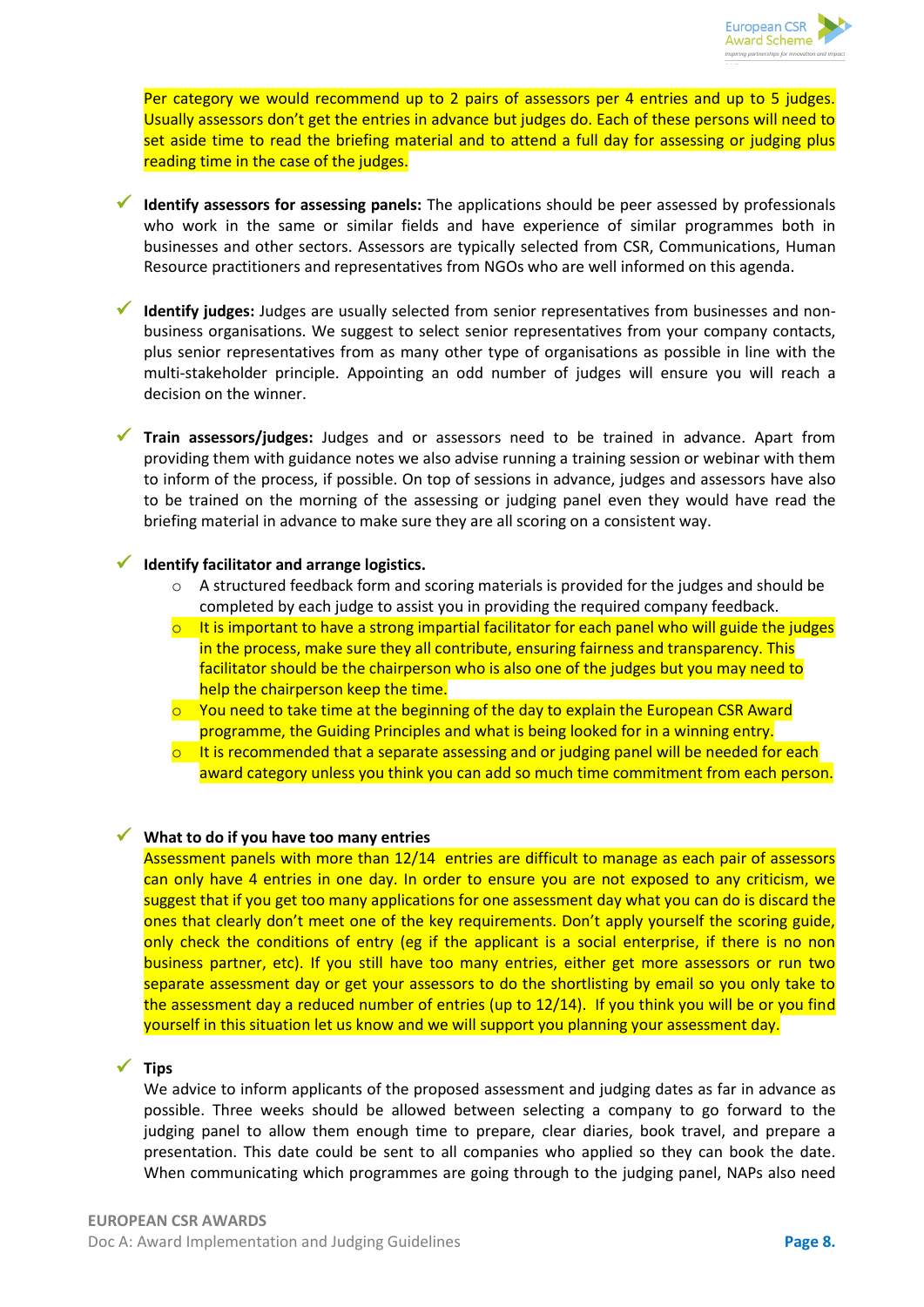

to inform (but not invite yet) all selected entries about the date of the European Award Ceremony in Brussels.

### <span id="page-8-0"></span>**4.2. Assessing and judging panels**

As explained above, unless you have a very limited number of entries, you will need a two stage process.

- Stage One: The assessors to shortlist entries
- Stage Two: The judges to select the winning submission

In terms of the judging process, you may choose between several variations. The options are outlined below to help you plan your own judging process.

#### **STAGE ONE: Assessing Panel**

- **Step 1**: A full day should be set aside to include both, the training of the assessors in the morning and the assessment process afterwards. An hour should be set aside at the beginning of the day to discuss the scoring guide, if possible practice using it to ensure everyone is scoring in a similar fashion by using the same scoring grid in a similar way.
- **Step 2:** Assessors work in pairs, while they first score individually and then discuss jointly to come to a mutual score for an entry. The assessors need to take notes on entries and submit them for each entry. These notes are essential in providing the content for the feedback NAPs are required to give. Allocate a total of 2 hours per entry, one hour reading, 30 minutes reaching an agreed score and 30 minutes writing up the feedback. Remember that various pairs of assessors will be working simultaneously. For example: Last year the International Award's assessors assessed 16 entries in one day, this required very strict facilitation. Important: Please do make sure that you can read the feedback comments.
- **Step 3:** Each pair looks at a maximum of 4 or 5 entries
- **Step 4:** JOINT scores are collected in and entered onto the Summary Scoring Sheet to be able to rank the applications in order. In case there are any future questions, it is important to keep track of which pair of assessors scored which entry.
- **Step 5:** After all entries are scored, a group discussion will be held to decide which entries will be forwarded to the judging panel. Ideally no more than 5 or 6 entries are sent through to the judging panel. You need to be very strict during the assessment day on the timing, so that do have time for good discussion and have an agreed shortlist of entries.

#### **Between STAGE ONE and STAGE TWO**

- ◆ Step 6: It is important to communicate to those that have been selected for the judging panel. At the same time and with great care and respect it is equally important to feedback to those that were not selected to go forward to the judging panel. Invite the shortlisted to prepare for a face to face judging panel.
	- **Step 7:** Send shortlisted entries to judges and train judges.

#### **STAGE TWO: JUDGING PANNEL**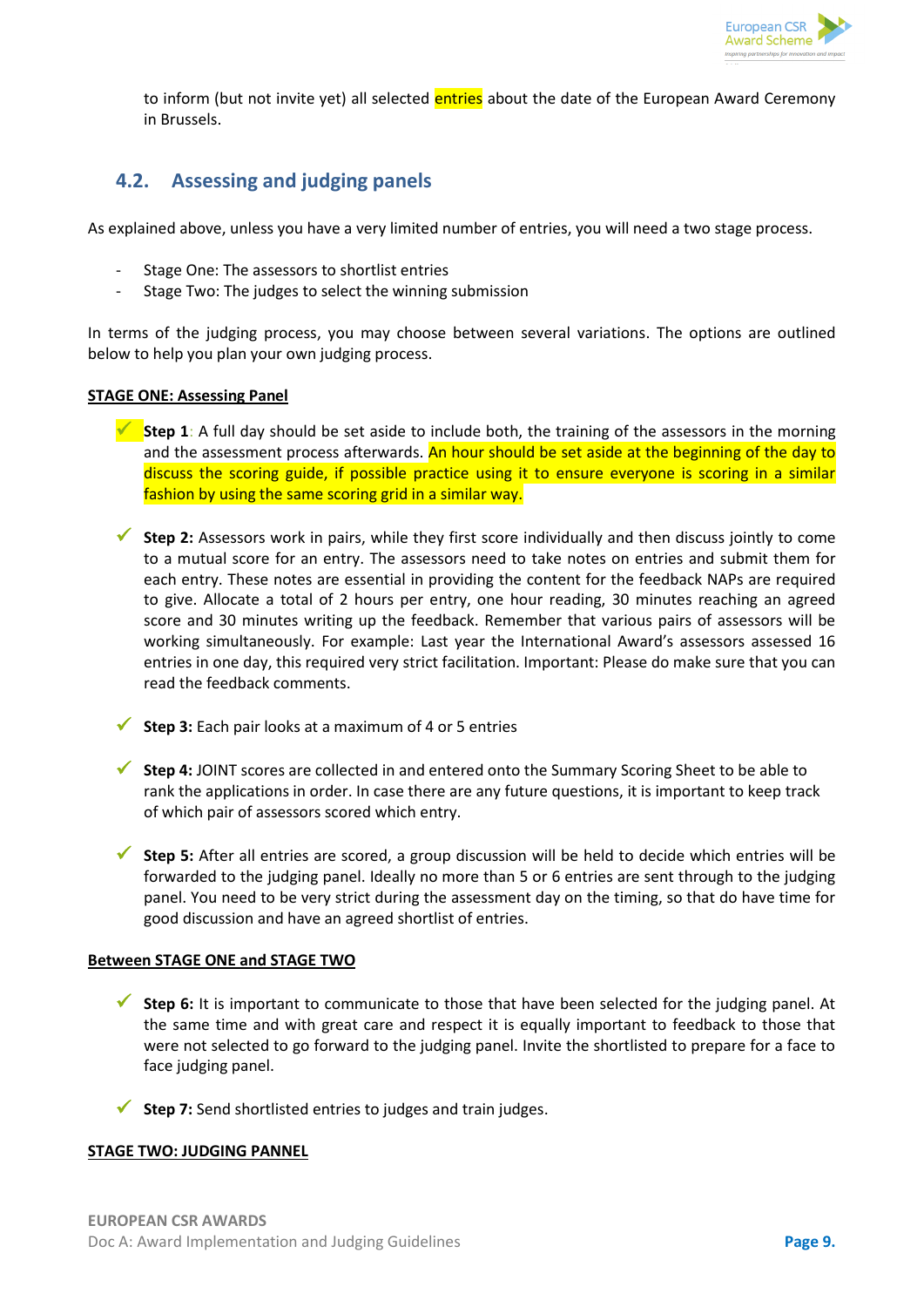

 **Step 8**: A full day should be planned for both, training of the judges and the judging process itself. An hour should be allowed to ensure everyone is scoring in a similar fashion by using the scoring grid. Each of the shortlisted companies has 20 minutes to present their programme. An outlined agenda for the judging day should look as follows:

| <b>Agenda for Judging Process</b>                                                                                                                                                                                                                                                                                                                                                                                                      |  |  |  |
|----------------------------------------------------------------------------------------------------------------------------------------------------------------------------------------------------------------------------------------------------------------------------------------------------------------------------------------------------------------------------------------------------------------------------------------|--|--|--|
| Introductions and training of the judges (1.30 hour)                                                                                                                                                                                                                                                                                                                                                                                   |  |  |  |
| <b>5 companies presenting (1 hour each):</b><br>- Presentation from company (20 minutes)<br>- Q&A (10 minutes)<br>- Discussion among judges on the scoring for that entry (15 minutes). It's important to keep the time to<br>help the judges reach consensus and move to the next presentation. Make sure you are not seen as<br>influencing the decision though.<br>- Overtime just in case (10 minutes)<br>- Next company comes in. |  |  |  |
| Final overall discussion to identify the winners (1 hour). Since all presentations would have been scored,<br>this will help the discussion at the end of the day.                                                                                                                                                                                                                                                                     |  |  |  |

*It's a long day but make sure judges understand they cannot leave earlier!*

### <span id="page-9-0"></span>**4.3. Variations within the two stage process**

The assessment can be done remotely, by training the assessors by phone and sending them the entries, the scoring grid and scoring guidelines. The NAP will then need to add up the scores and identify a shortlist of partnerships. This approach does not allow for discussions among the assessors and makes the assessing experience less rewarding for the assessors (no exchange of opinions, no networking, less learning, etc). Or the first part (reading/scoring) could be done remotely and then you just get the assessors together to agree on scored and the final discussion.

The judging can also be done remotely, by training the judges by phone and sending them the 5/6 shortlisted companies, the scoring grid and scoring guidelines. Then the NAP would need to add up the scores and identify the winners. However, when judges work independently, they might use the scoring grid quite differently and they would lose the possibility to challenge assumptions and to agree on a common choice.

It is not required that shortlisted companies present in person to the judges, you can chose not to organise your judging this way. But it is highly recommended. Based on BITC's experience, it is strongly recommend to organise a face to face judging panel to provide more value

- $\checkmark$  To participating companies who would benefit from sharing their impactful project and thereby receive more visibility
- $\checkmark$  To judges who would have a better understanding of the projects and who might see this meeting as learning and networking opportunity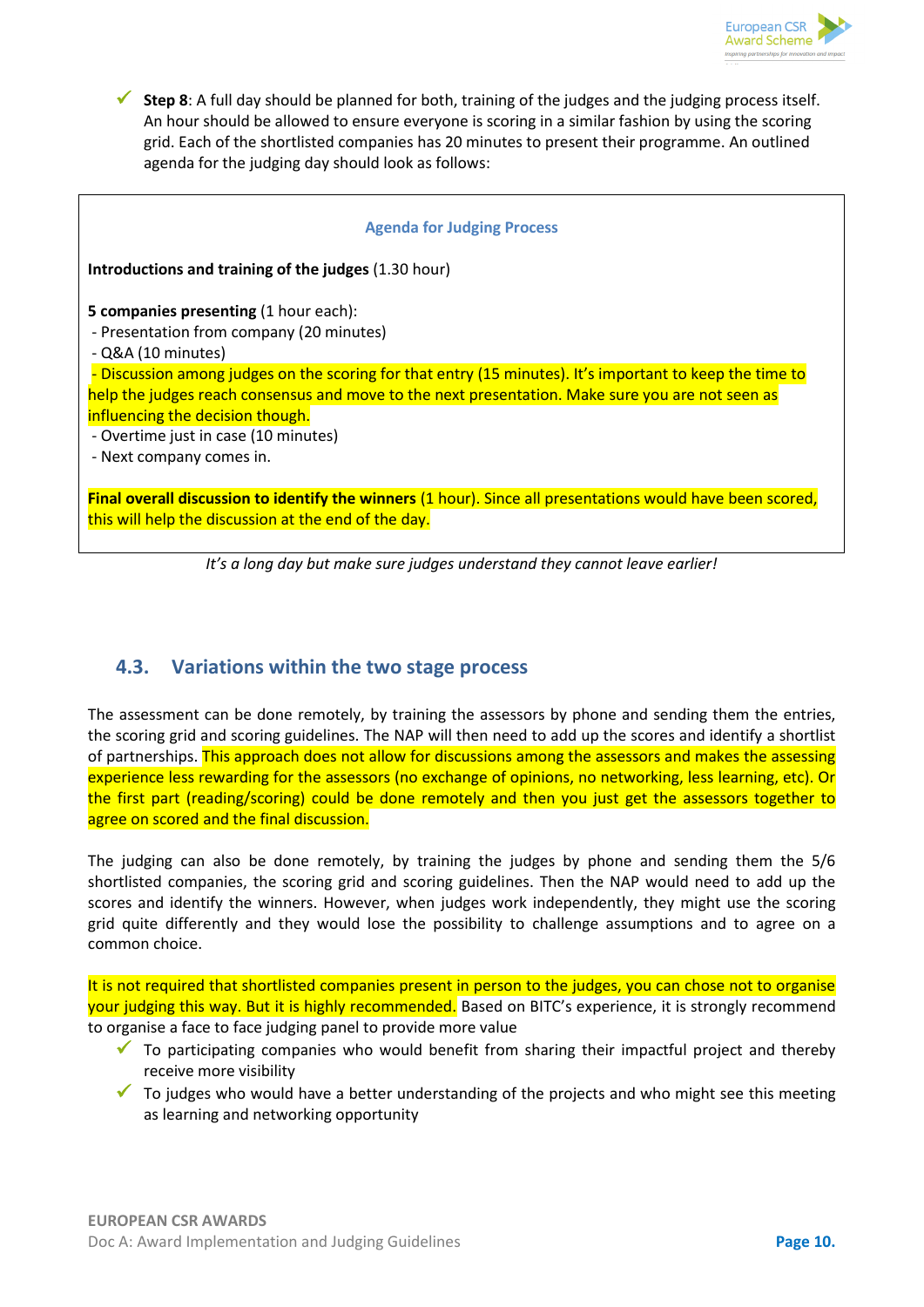

Example: BITC use a process of independent assessors and judges for the BITC Awards for Excellence. We consistently have very positive feedback on the value of the process including the learning and deep insight, benefits to their own programmes to the networking that it provides. We offer this as an opportunity for learning, networking and opportunity to demonstrate leadership. We usually include chairing the assessing and judging panels as part of the sponsorship package.

### <span id="page-10-1"></span><span id="page-10-0"></span>**5. Communicating the results of the judging process (Step 9, 10, 11)**

### **5.1. Results announcements at national level**

Winning the national award is a great achievement and honour and should be celebrated at national level. Try to make sure the winners of the award attend the celebration, but keep the outcome confidential until the national celebration event to maintain the excitement and to build anticipation!

NAPs are required to organise a national celebration (e.g. national ceremony, press conference, or other event) under the European CSR Award Scheme but they have the freedom to decide the size, format, and content of the event as long as they use it to announce the national winners and to give visibility to the projects. Below we include some general and basic event planning suggestions.

Please remember that soon after the ceremony you will need to give feedback to those who did not win. As stated above, company feedback should be given within a short timeframe; this can be done in the form of feedback meetings with companies (recommended) or as a document (see page 24).

### <span id="page-10-2"></span>**5.2. Planning suggestions for national ceremony**

- **Guests**: Invite representatives of all target groups, including companies, other project partners such as NGOs, schools, hospitals, government representatives, assessors, judges, media, sponsors and other partners. You could also invite beneficiaries of the winners from previous awards (e.g. European Year of Volunteering Award) to share their experience.
- **Hosting**: Try to find a sponsor who could host the national celebration.
- **Catering**: Depending on the time of the day, you would need to provide different snacks and drinks (e.g. sandwiches in the afternoon, cocktails in the evening)
- **Registration**: The registration desk should be hosted by one or two people who welcome and register participants. This can be useful for similar events in the future. In order to avoid participants to queue at the registration desk, set the registration time half an hour before the start of the event. Tip: You can use the table to promote the award and your organisation with different communication materials.
- **Agenda**: Invite great speakers who welcome the audience and introduce them to the European Award Scheme. Try to structure the ceremony in an interactive way, e.g. show videos of the winning projects, give the floor to judges/assessors talking about their assessment, and beneficiaries talking about the programme's impact. Afterwards, hand over the award certificates or trophies to winners and invite the audience to share their experiences during a networking drink.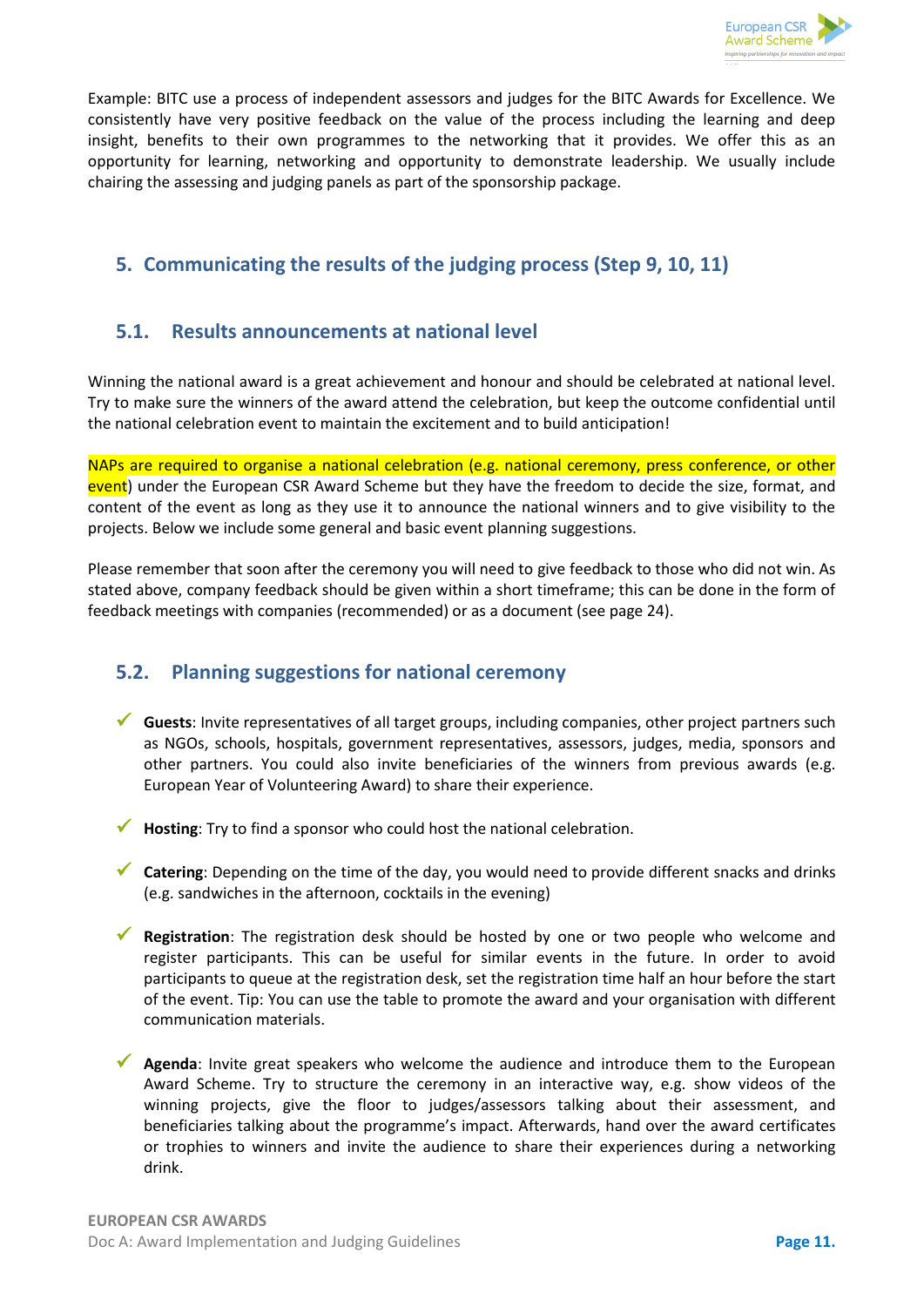

#### **Other things you should think about**:

Prepare communication material (flyers, roll-ups, etc) in consistency with the European branding guidelines (see **Doc E**) and plan in advance how much you will have to print. Also, try prepare well in advance the Award certificates or trophies as well as all technical arrangements such as video materials (projector and screen) and audio materials (microphones, loudspeakers).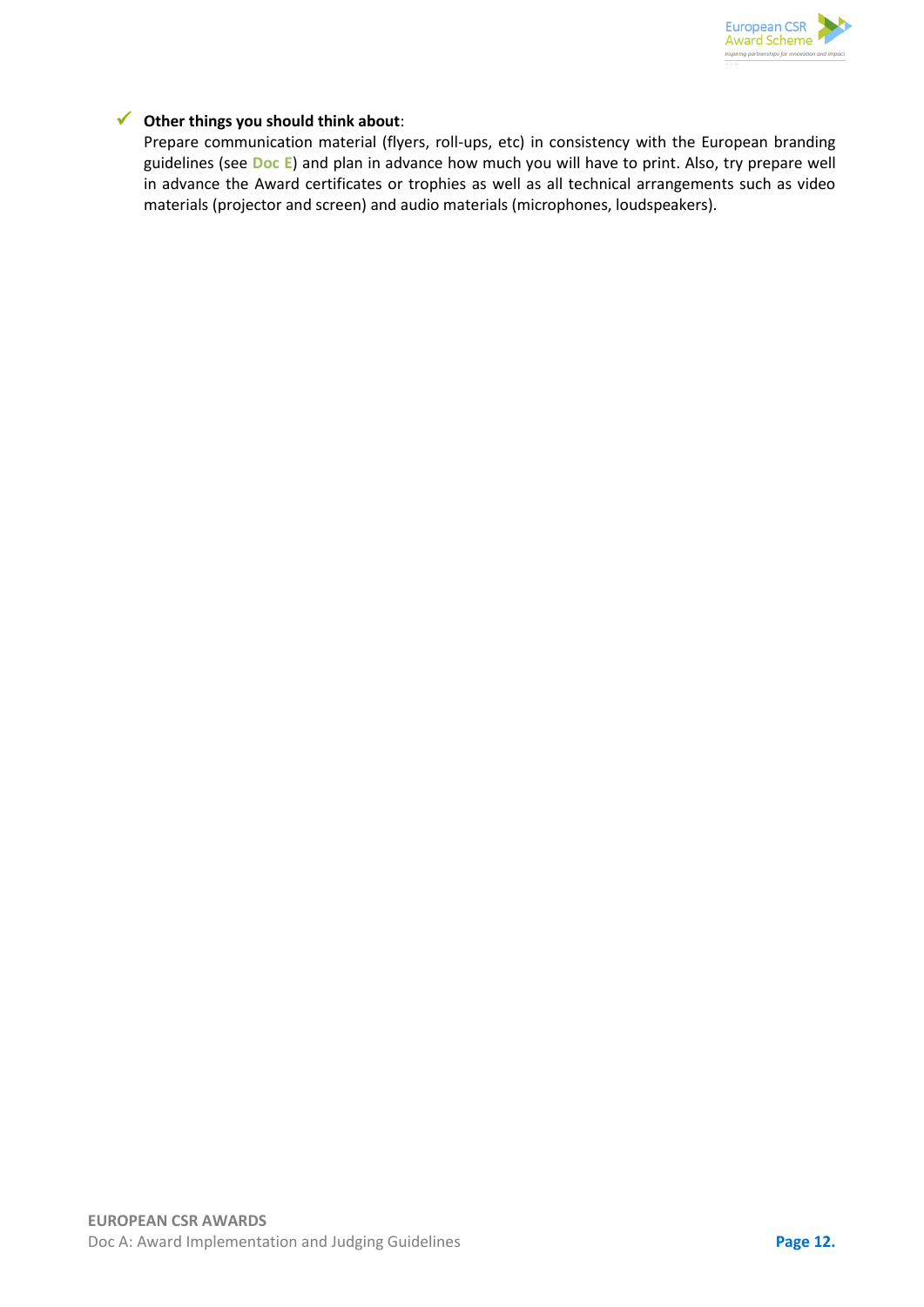

### <span id="page-12-0"></span>**6. Questions & Answers of NAPs**

Please notice this Q&A goes beyond the European CSR Award framework.

#### **General questions**

**Q: Can we reward the company and the non-profit partner at the national award ceremony? Will you do the same at the European ceremony?**

Yes, of course you can give the Award to both. We don't know what the Commission will do at the Brussels Ceremony yet.

**Q: Would it be possible to launch the European CSR Award in my country after the 3rd December?**

#### If there is not other possibility, please send us an email with an explanation.

**Q: Could a country where there are other reputable awards schemes comply with the requirement of non duplication in the European CSR Award by inviting the winners of other reputable award scheme plus opening the awards to other companies who are not winners of existing awards, to participate?**  A: This will depend on each market and would it be the NAP's decision if there is enough material among existing winners or if the call needs to be open to all companies. Ideally you will only use winners from other awards to comply with the non duplication criteria but if there are not enough good examples to choose from, it's better to make an open call. But you need to make sure you involve other awards schemes.

In all cases all the conditions of entry and who can participate in the European CSR Award needs to be listed in the NAPs website to fulfil the requirement of transparency. The solution chosen by the NAP has to be coherent, clear and clearly communicated and focus on *Partnerships, Innovation and Impact*.

**Q: How do we encourage broad CSR entries covering marketplace, workplace and environment challenges as well as community partnership applications in order that we go beyond simply European Employee Volunteering Awards?**

A: This is a risk because people may have more experience in entering awards for community partnerships. One idea is to use non community examples when explaining the awards to companies and to generate non community project entries.

**Q: What the definition of partnership?**

A: We are using the broadest possible definition: collaboration. A resource that may be of use: PARTNERING TOOLBOOK:

<http://www.energizeinc.com/art/subj/documents/ThePartneringToolbookMarch2004.pdf>

#### **Q: Can we offer BITC or CSR Europe's support to companies wanting to apply?**

A: It is the NAPS responsibility to support companies and queries locally. BITC is responsible for the ongoing support to NAPs (training and helpdesk) but this support is for NAPs. If you get a question from a company and would like to discuss it with BITC, please get in touch with [Maria-Jose.Subiela@bitc.org.uk](mailto:Maria-Jose.Subiela@bitc.org.uk) but please note that we do not have the resources to deal with companies across Europe and therefore please do not put the company in direct contact.

**Q: How can the organisation measure the benefits?**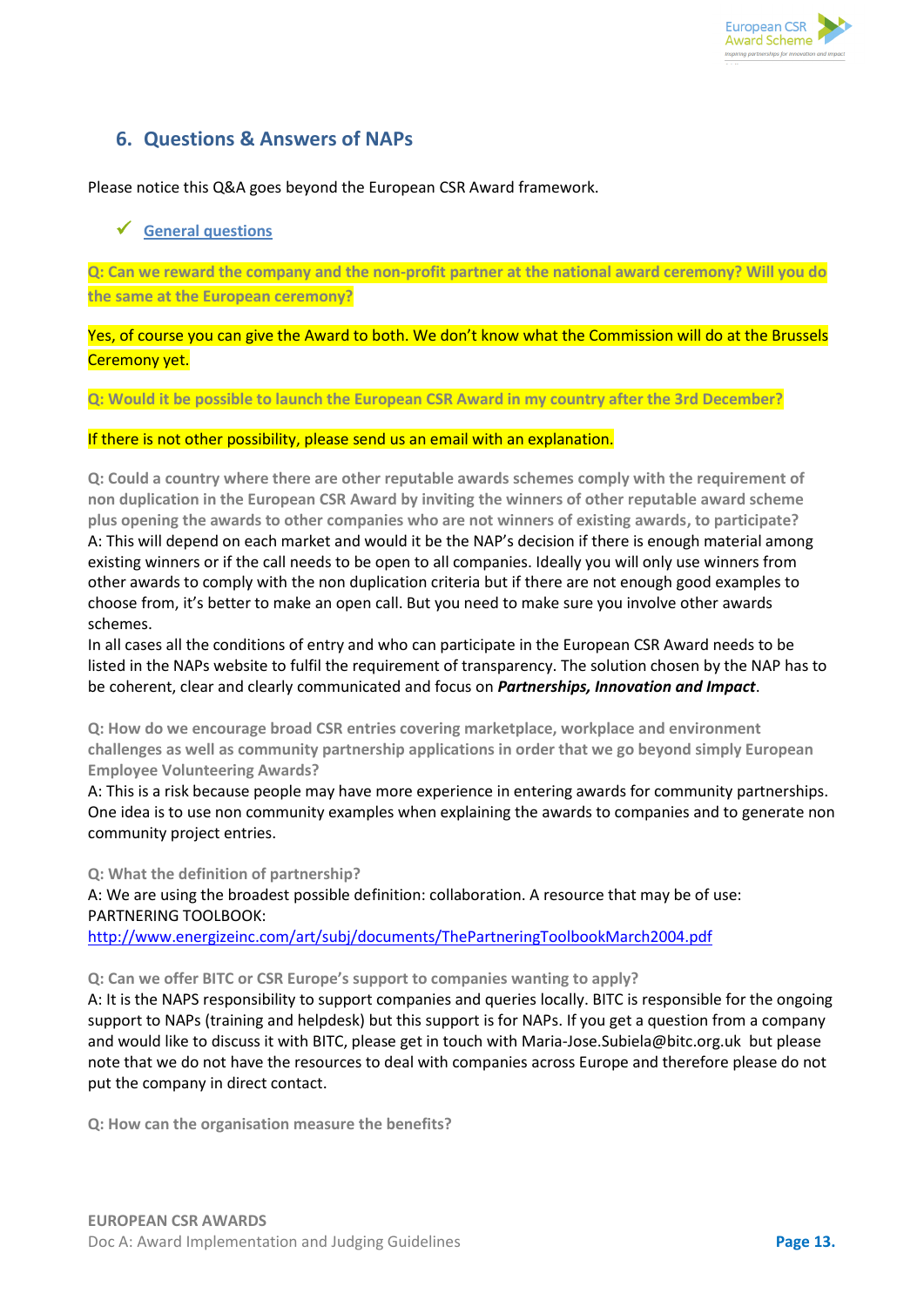

A: There are many ways to measure the benefits of a programme which relate to the objectives set for the programme. You may wish to direct such enquiries to your own measurement tools and good case studies or direct them to. E.g. [http://www.bitc.org.uk/resources/publications/measuring\\_benefits.html](http://www.bitc.org.uk/resources/publications/measuring_benefits.html) You can also use the measurement exercise we did at the training days to help companies articulate their impact.

#### **Q: How do we have to run our National celebration of winners?**

A: It is up to NAPs to design and organise the national assessing, judging and celebration of the winners. In terms of the celebration you can make it as big or as small as you wish but there needs to be an event. It's a key element of your sponsorship package. You can also charge an entry fee to the celebration, this has pros and cons to consider but it's the NAPs' decision.

Please note that you must communicate to CSR Europe the two category winners by 23<sup>rd</sup> April 2013 the latest.

**Q: Is there any funding for the national partners expenses at any level?**  A: Yes, please refer to the finance document produced by CSR Europe.

#### **Q: Will the European CSR Award continue after 2013 or is it a one off initiative?**

A: We have funding for one year only but we hope that some of the partners will continue running the Awards independently in their countries after 2013. We might get funding again for another round, but for now it will be for one year only.

#### **Q: Why would SMEs want to win a European CSR Award in their country?**  A: SMEs want to win a European CSR Award in their country for profile, platform, reputation and recognition.

**Q: What is the definition of innovation?** 

A: In defining innovation we are looking at a new approach to a problem, or a new approach to doing business in a particular sector, that could be replicated by others because it is such a good solution.

#### **Q: Do you plan to make a publication of the national winners and if so when and how?**

A: Yes! We will produce 'The Golden Book', it will basically be a final report containing case studies of all the winners, interesting findings, measurement of impact, etc. This will be published for distribution at the June 2013 celebration and beyond as part of the legacy work.

**Q: Is it possible to organise national awards earlier than suggested?** A: YES, and later too, but the deadline for submitting the names of national winners is 23<sup>rd</sup> April 2013.

**Q: Do you confirm that there won't be any winner on the European Ceremony in Brussels? Will the winners' practices be presented in this ceremony beyond the dedicated book?**

There won't be Pan-European winners but two winners per country. Please note that we don't have any influence on the European Ceremony  $-$  it will be organized by the EC and another event organizer.



**Q: From which date I supposed to keep on track the dates for time sheets?**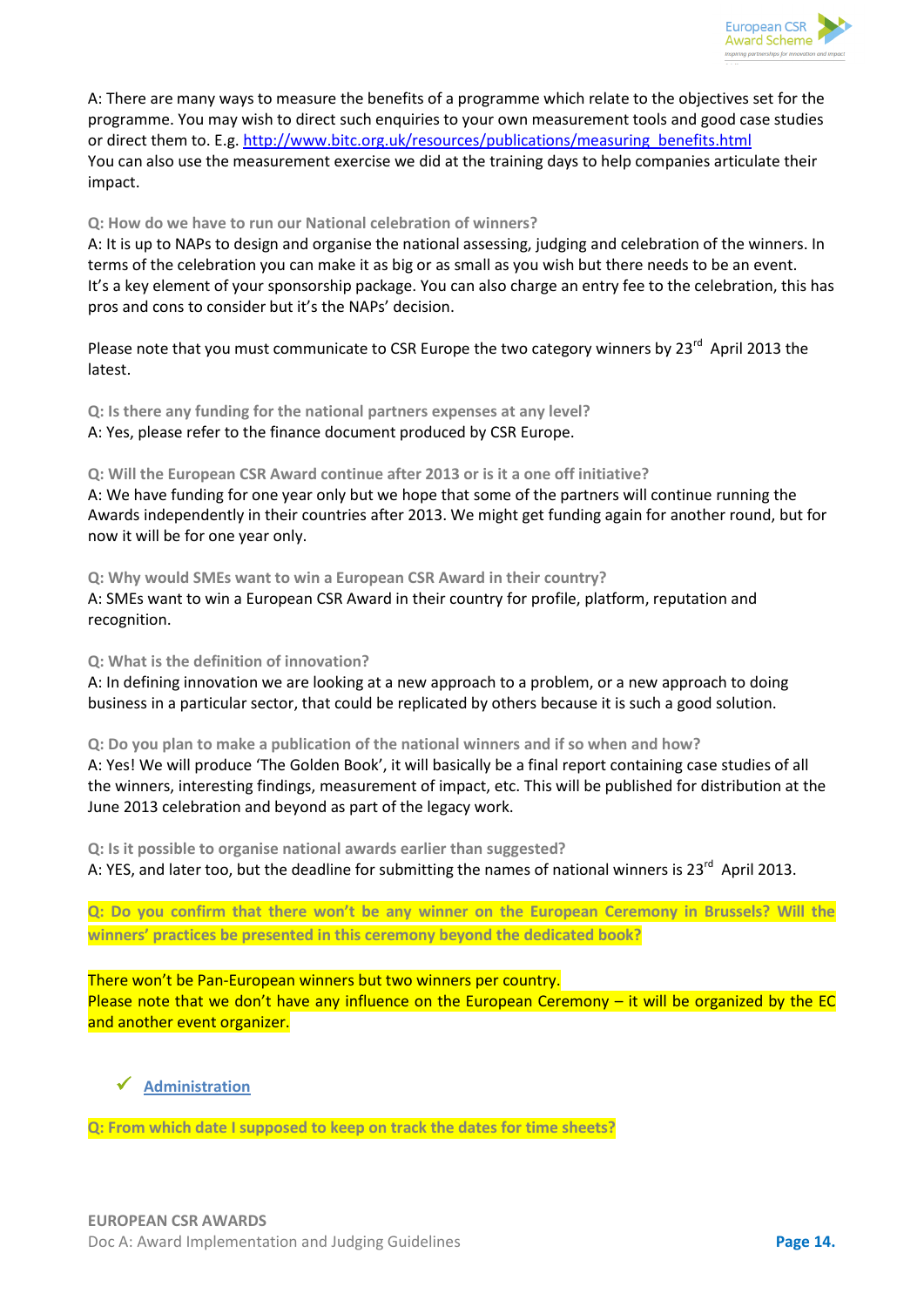

The grant agreement officially runs from 25th Oct until 25th August. So please fill in the time sheets already. Even the time before the 25th October can be reimbursed, if it was very related to the Award eg. Time to book flights to go to London and go through the guides, ticket to London, etc.

**Q: From which month I have to use the exchange rate for the calculation of daily/hourly rate?** All expenses should be encoded during the project in their original currency. Convertion should be done only when sending the statement for interim and final reporting. (2x) For NAPs, exchange rate (ER) to use is the monthly rate published by the EC in the month in which the reporting is done.

Following the grant agreement this means:

1. ER of March 2013 for interim reporting 2. ER of July 2013 for final reporting

The link to the Website + details are included in instructions in the financial statement form for NAPs.

Please note that when we will report the overall statement to the EC we will have to recalculate everything using the exchange rate of August 2013. (Article I.II of the grant agreement)

#### **Communication & Sponsorship**

**Q: It is possible to have 3ministries to sponsor our event and none company ?** You can choose anyone you want as sponsors, you don't need to have companies as sponsors.

**Q: How do we manage communications in relation to the results of the European CSR Award process**  A: Regarding breaking the news of who won, you have to be careful because if a company doesn't do well and doesn't get a call but is aware of other companies receiving calls they may be upset. The NAPs need to manage this process carefully and the appropriate feedback to no winners is essential.

#### **Q: How will the national sponsors also be visible at EU level?**

A: Yes, we will produce a final report including all winning case studies to be called the Golden Book. National sponsors will be profiled in the specific pages corresponding to your country. In addition, we are in the process of building an European CSR Award website where each of the partners gets a link to their website where they can profile their sponsors. Please see the sponsorship document for more information.

**Q: Are we able to prepare materials for our part of website in our language and how can we upload it?** A: Yes, you can have your Application Form in your own language and all other information in your website in your language. The European CSR Award website will link directly to your website from an interactive map. If you want to attract international companies to apply however, the headquarters office may want to know that there are Awards running in your country and may wish to have some basic information to encourage their offices in your country to participate. If you could include some basic information on the European CSR Award in your country in English, it may be helpful to you in terms of profile, platform as well as in attracting award entries. At least make sure the flyer in English is available.

#### **Q: What will the actual European CSR Award physically look like?**

A:The European Commission will produce certificates. For yours you need to use the branding guidelines and we can produce a template for the national certificates for NAPs if useful .

**Q: Can we brand the project with local partners for instance media, business federations, honourable patrons etc and how do we manage this to avoid conflicting with the national and international sponsors and partners?**

A: You can use local partners, but within the branding and sponsorship guidelines that are supplied in the Sponsorship Guidelines. Remember you cannot offer naming rights for this Award.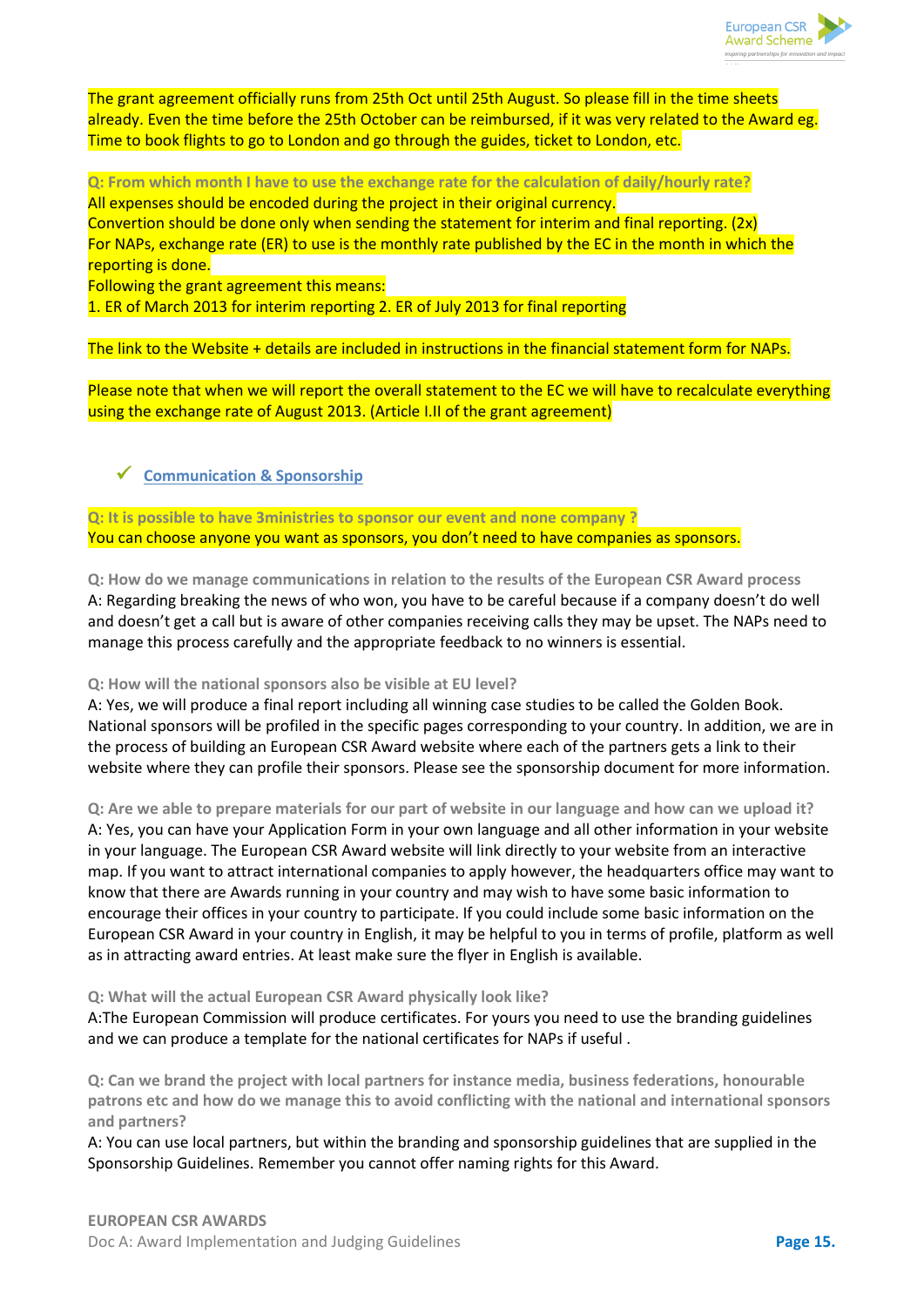

### **Applications**

**Q: Does the applications have to be completed in English so that they could be made available to the international committee or in the national language?**

A: This is up to the NAPs. However, since we think that most people are more comfortable in filling in the applications in their own language we recommend that you translate the form, all companies fill it in the national language and then you need to translate the 2 winning applications back to English. The translation of the winning case studies into English is a requirement and there is time budgeted for this in the proposal.

#### **Q: Who can enter the Award?**

A: Private sector companies. The European CSR Award is open to all private sector companies that have a business presence in the country. By "private sector" we mean companies that exist to make a profit for their shareholders through the provision of goods or services. So a public-private company that exist to make a profit can enter.

#### **Q: Who can be the non business partners?**

A: Non business partners will be those organisations that are not part of the private sector; but this doesn't include the company foundation (e.g. Citi applying in partnership with Citi foundation). The non business partners cannot be the employees or customers, these can be beneficiaries but they don't count as the non business partner.

By non business we mean a non for profit organisation but not necessarily an NGO as such, it could be a school, a hospital, a governmental organisation, a foundation, civil association, charity (this will depend on the legal structure of each country).

#### **Q: Could a company enter in one location with more than one project?**

A: Yes a company can enter more than once, but they would need to be entering very distinct separate projects. We would therefore suggest that they think carefully about whether one application covering more than one project would be better than more than an individual application for each project.

**Q: Is there a limit to the number of entries that a company can submit for the same category or can it submit as many entries as it wants?**

A: There is no limit to the number of entries that a company can make. Each entry will be marked on its merit and all entries received for an award will compete against each other whether from the same company or different. Entries will be judged on the quality of the submission and the evidence provided..

**Q: Can a group of companies apply? Is there a limit to the number of partners per project?**  A: Yes, a group of companies can apply for the European CSR Award but they need at least one non business partner. There is no limit to the number of partners per project. There are however limits as to how many people can represent a winning project in terms of travel budget and number of places at the June 2013 celebration event in Brussels.

#### **Q: Can development projects abroad, in Asia or Africa for example, apply?**

A: No, the impact must be in Europe. The main focus of the activities must be in the country where the entry is submitted. An entry is acceptable if the project also has social or company benefits outside of Europe, but only the impact on the country of the application, will be taken into account.

#### **Q: Can public companies apply e.g. Royal Mail in the UK or XX in YY?**

A: The answer depends on the country and the company's legal structure. This will need to be decided on a case by case basis but the principle is that the awards are open to all private sector companies that have a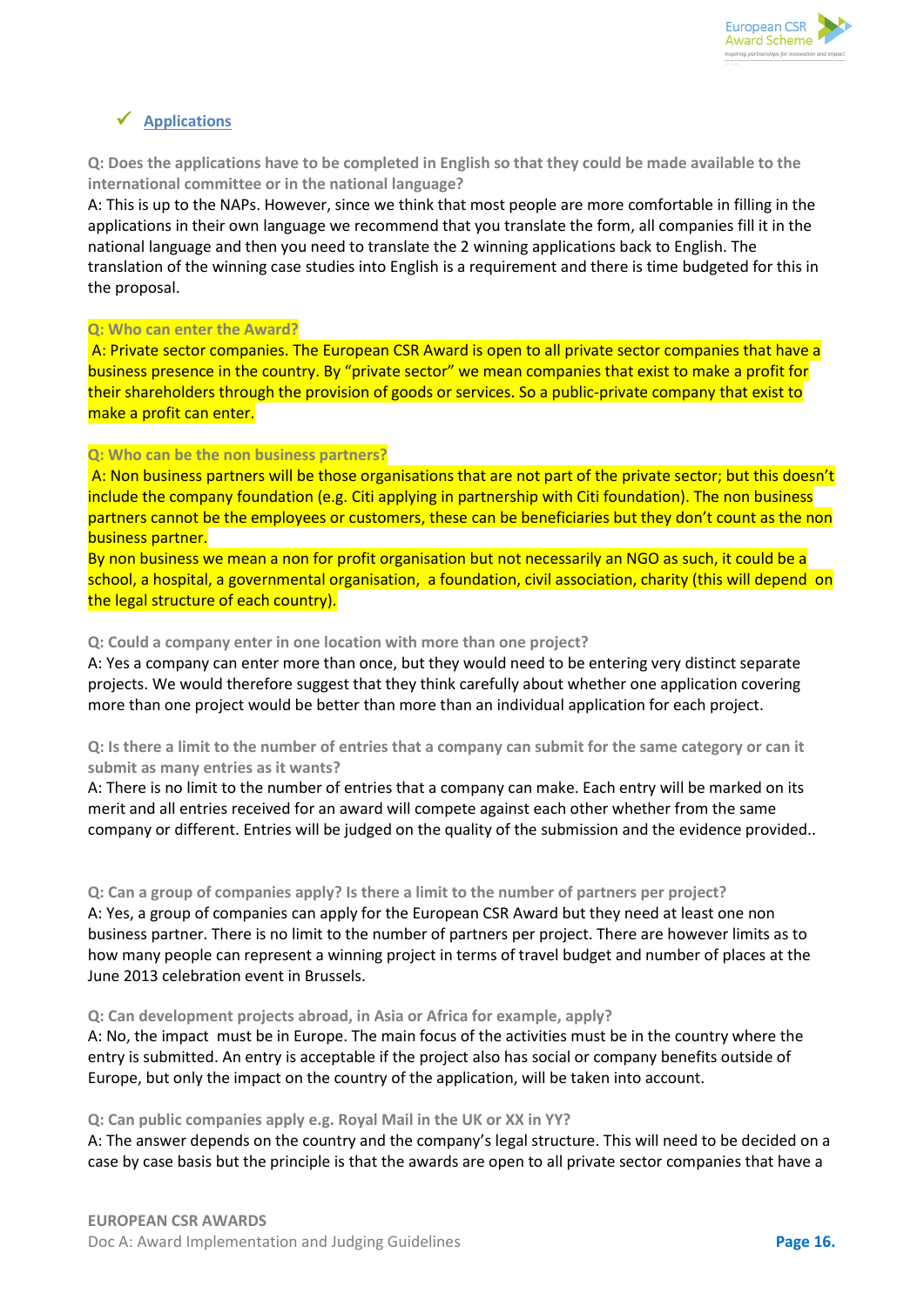

business presence in the country. By "private sector" we mean companies that exist to make a profit for their shareholders through the provision of goods or services.

**Q: Can not-for-profit companies apply?** 

A: No, the business needs to apply and the not-for profit will presented as partner in the project.

**Q: How many applications can partners expect to receive as part of the process?**

A: This question is impossible to answer. It will be dependent on the development of CSR in your country and on the degree of marketing and communications about the award.

#### **Q: Where do companies download the Application Packs from?**

A: The country application forms must be available on the NAPs website. Companies will need to use the NAP's website or email the NAPS to submit entries. The central website will only direct people to the NAPs' websites through an interactive map of Europe.

### **Judging**

#### **Q: Judging panel composition**

A: All NAPs need to select a judging panel and depending on the number of applications they get, they may need an assessors panel or another sifting/shortlisting process. Please see specific guidelines on this but remember that at least the judging panel needs to be multistakeholder.

**Q: Can a company sponsor an European CSR Award and apply for that Award and can they be a judge of an Award they apply for?**

A: NO! The sponsorship guidelines make clear that a company cannot sponsor and apply for the same national awards. Nor can a company judge an award they apply for. A company can however sponsor the awards in one country and apply or judge an award in all the other country. We would definitely encourage you to invite your sponsors to be part of your judging panel, maybe even chair it.

Please note, european sponsors can apply in all countries. This is because there is no connection between the judging process of the national awards and the co-ordination of the overall european award for which there is no single European winner.

**Q: If two companies are partners with the same association and present the same project collaboratively with the same number of employees involved, etc., how can they be scored?**

A: they will be scored collaboratively, i.e. they win as a group with one project - we would be accepting this as a single entry on one form as collaboration between both companies and the NGO partner. So it would be assessed as one entry and if successful they would be joint winners. We would not want to receive two separate entries that were competing against each other for this sort of collaboration unless each company were able to split their specific input and impact in the partnership.

**Q: Should the judges call the companies for more information?**

A: No, all information needs to be provided through the formal application process to ensure fairness and transparency.

**Q: How many entries should present to the judges?**

A: At least 2! But 3-6 is usual.

**Q: How will points be distributed? What's the scoring process?**

A: Look at the percentage assigned to each section of the application. On top of this assessors and judges will be provided with a scoring grid also part of the application. An excel will be used to calculate final scoring depending on the weighting of each question. Please refer to the specific sessions of the Guidelines.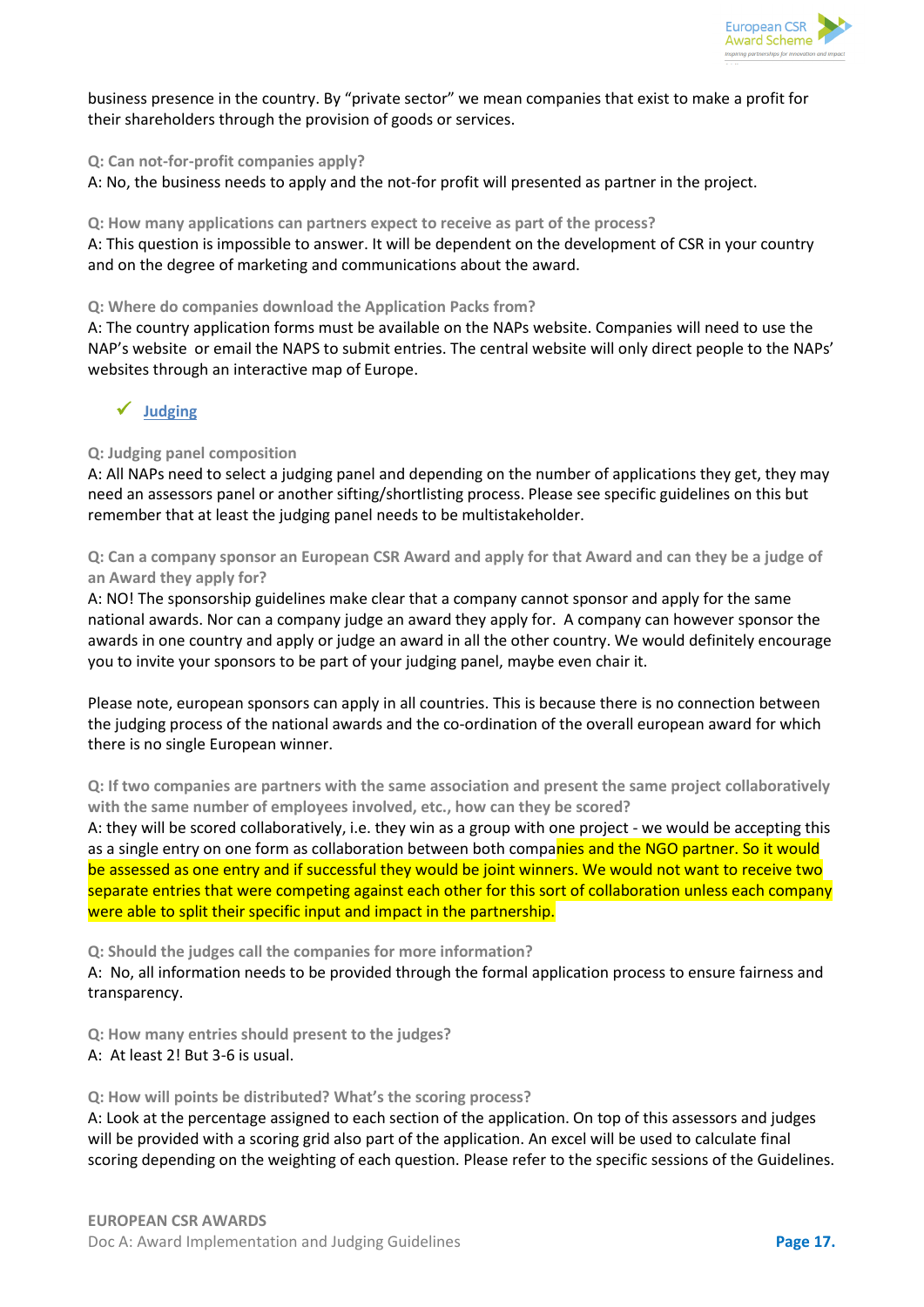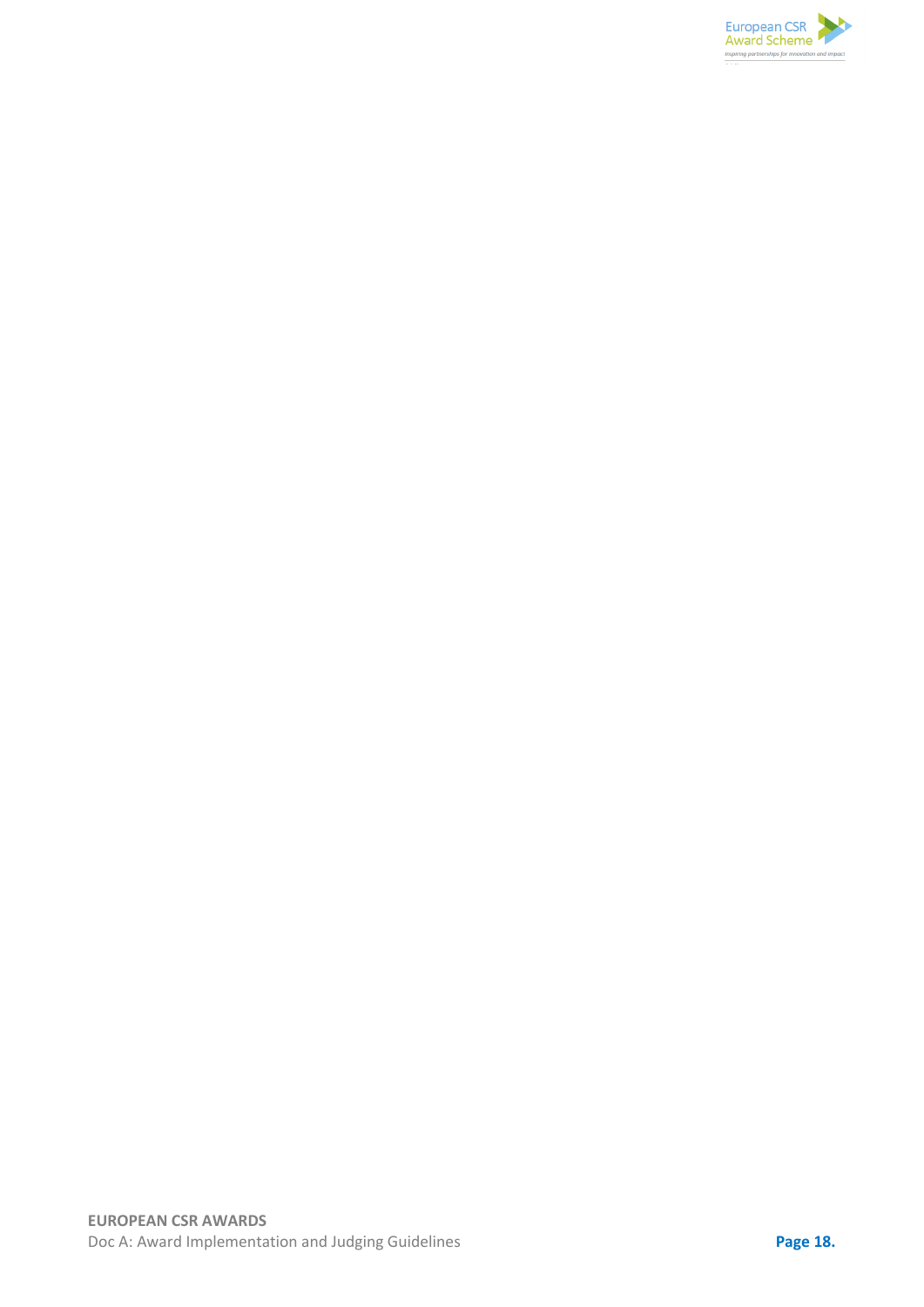

### <span id="page-18-0"></span>**7. ANNEXES**

#### <span id="page-18-1"></span>**ANNEX ONE: Standard Application Form & Guidance to Applications Form**

Because of the length of this document and because it is the document you will send to companies, we separate the application form from this document. Please refer to **Doc AA Awards Application Pack**.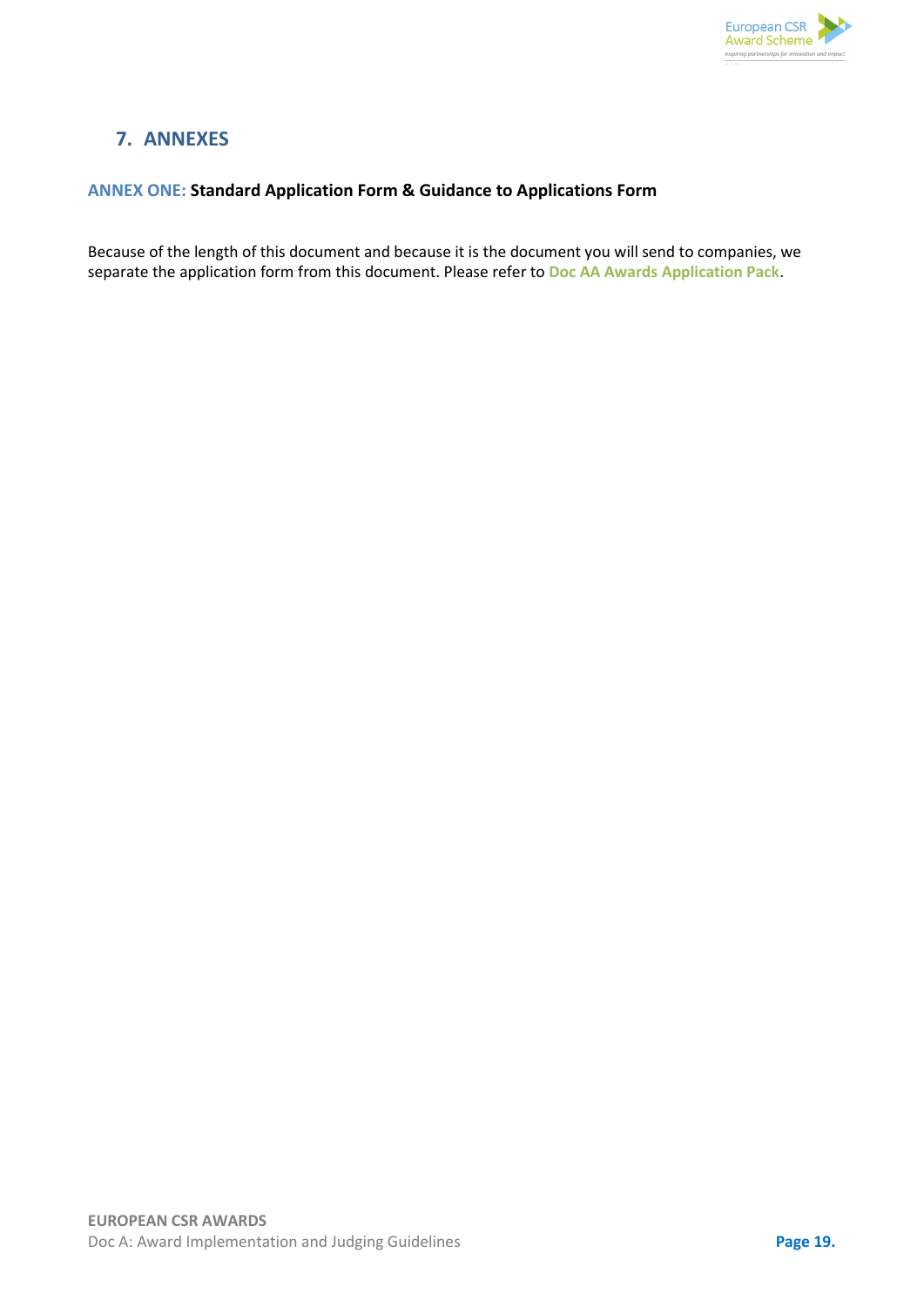

#### <span id="page-19-0"></span>**ANNEX TWO: Confidentiality and conflict of interest of assessors and judges**

| Name         |  |
|--------------|--|
| Organisation |  |
| Category     |  |

#### **Confidentiality:**

I agree to respect the confidentiality of the submissions to the European CSR Awards in Country x that I will read or discuss in my role as an assessor/judge.

#### **Conflicts of Interest:**

I also agree to disclose any conflicts of interest that I may have with the entries to this category (examples include entries from a company , or involving an NGO or other organisation that: you currently work for or have significant links with; that you used to work for; that is a direct competitor; that a close relative works for; etc).

#### **Signed: Date:**

Note: this confidentiality form needs to go to assessors and judges in advance of the assessment and judging days with the list of companies participating in each day so you are aware of any conflict of interest and you can plan to manage it.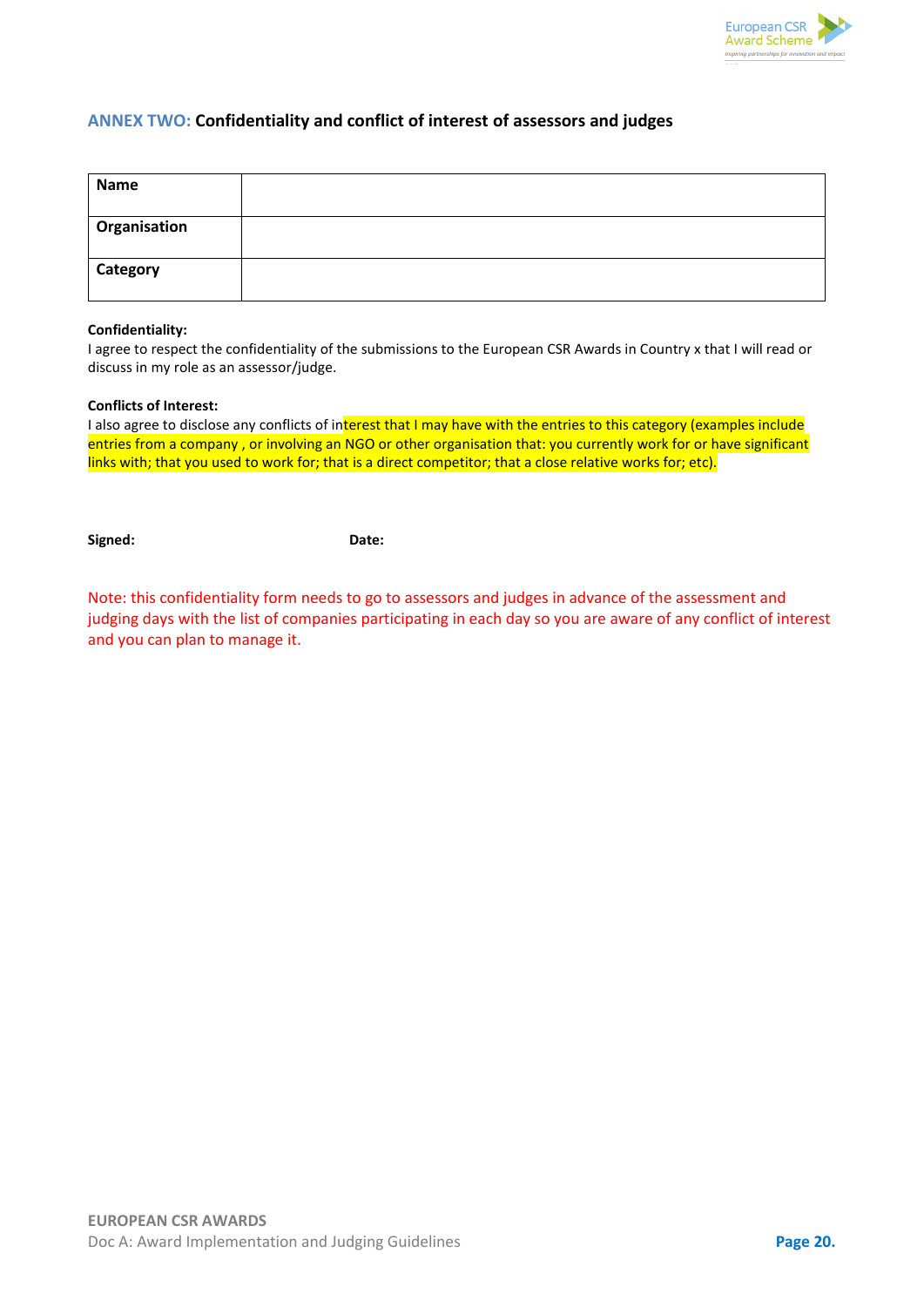

#### <span id="page-20-0"></span>**ANNEX THREE: Guide Scoring Grid**

**Guide to using the award entry scoring grid for the European CSR Award Scheme- Please refer to the scoring guide in the Award Application Pack** (see Doc AA) and you can also use the excel sheet provided to help you in the calculations.

A scoring grid has been produced for the European CSR Award Scheme both for the assessing and the judging processes. Please see **Award Entry Scoring Grid- European CSR Award Scheme.**  To ensure that the scoring grid is effective and used in an appropriate manner, we have further produced the following guidance document on how to use the scoring grid:

**Step 1:** Read the entry in full from beginning to end so that you can get a good sense of all the information contained in the entry.

**Step 2:** Re-read the entry again, but this time looking for how the entry addresses each of the seven marked sections. You can mark up the entry by underlining/highlighting key sections. The four marked sections are:

- **3.2. Innovation**
- **4.1 Management**
- **4.2 Leadership**
- **4.3 Resources**
- **4.4 Communication**
- **5.1 Social Impact**
- **5.2 Business Impact**

**Step 3:** Read through the scoring grid to help familiarise yourself with the range in performance expected from the award entries from Poor through to Very Good.

**Step 4:** Mark the entry section by section and please remember to use information from any relevant part of the entry by using the scoring grid to assign an appropriate score.

All the sections are marked out of four and you can assign from zero to four, **there are not half marks.** 

**Step 5:** Once all the scores are in, then please scale using the below table to provide an overall score out of 100. We are providing an excel table to do this easily.

| <b>Section</b>           | Raw Score range | <b>Multiplier</b> | <b>Scaled Score range</b> |
|--------------------------|-----------------|-------------------|---------------------------|
|                          |                 |                   |                           |
| 3.2 Innovation           | $0 - 4$         | 3.75              | $0 - 15$                  |
| 4.1 Management           | $0 - 4$         | 1.25              | $0 - 5$                   |
| 4.2 Leadership           | $0 - 4$         | 1.25              | $0 - 5$                   |
| 4.3 Resources            | $0 - 4$         | 2.5               | $0 - 10$                  |
| <b>4.4 Communication</b> | $0 - 4$         | 1.25              | $0 - 5$                   |
| 5.1 Social impact        | $0 - 4$         | 7.5               | $0 - 30$                  |
| 5.2 Business impact      | $0 - 4$         | 7.5               | $0 - 30$                  |
| <b>TOTAL</b>             | $0 - 28$        | N/A               | $0 - 100$                 |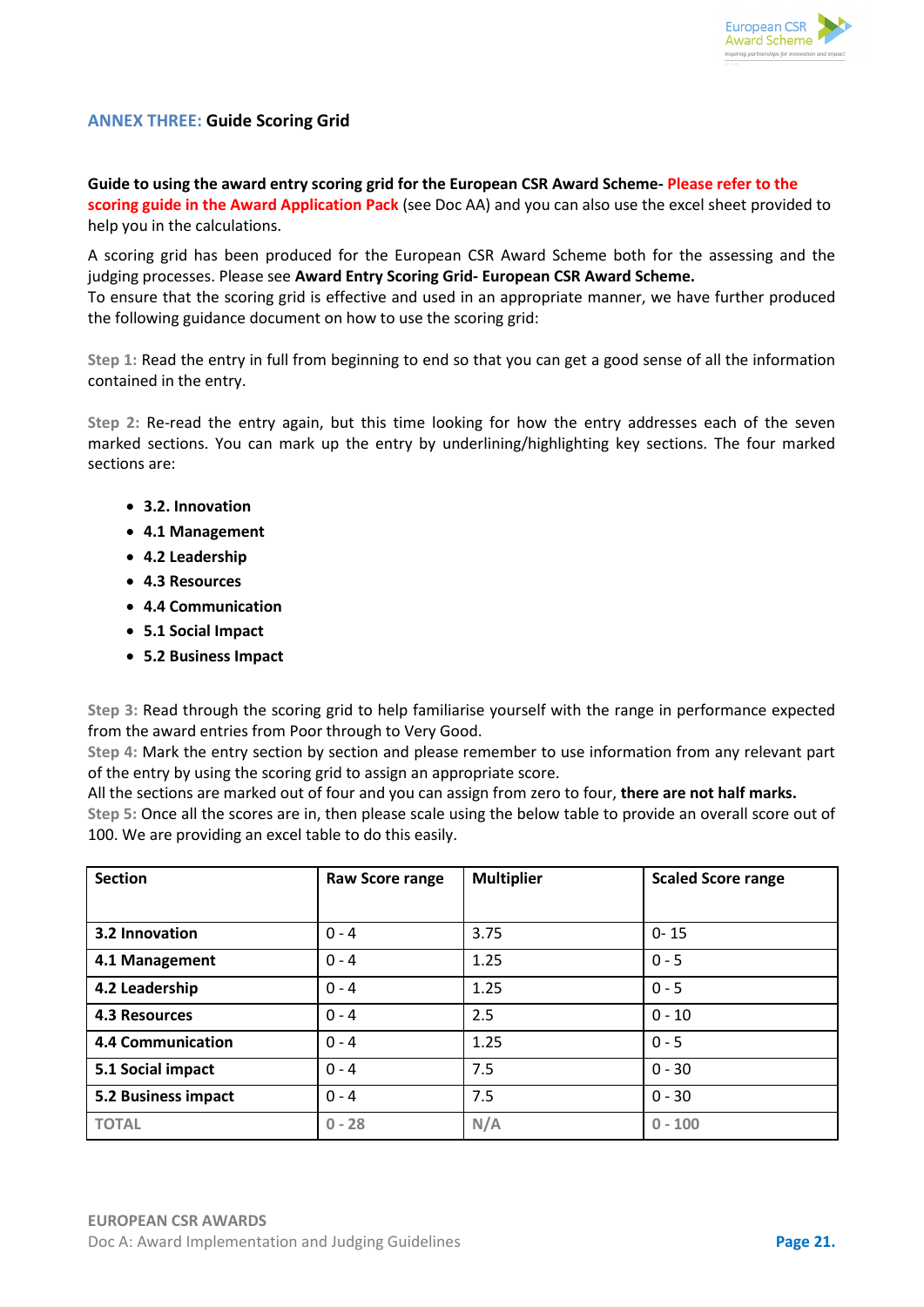

| <b>Section</b>             | Raw Score range | <b>Multiplier</b> | <b>Scaled Score range</b> |
|----------------------------|-----------------|-------------------|---------------------------|
| 3.2 Innovation             | 2               | 3.75              | 7.5                       |
| 4.1 Management             | $\mathbf{1}$    | 1.25              | 1.25                      |
| 4.2 Leadership             | $\overline{3}$  | 1.25              | 3.75                      |
| <b>4.3 Resources</b>       | 3               | 2.5               | 7.5                       |
| <b>4.4 Communication</b>   | $\overline{2}$  | 1.25              | 2.5                       |
| 5.1 Social impact          | 3               | 7.5               | 22.5                      |
| <b>5.2 Business impact</b> | 4               | 7.5               | 30                        |
| <b>TOTAL</b>               | 18              | N/A               | 75                        |

**Worked example of scaling of scores:**

- Raw score of 2 on section 3.2 is scaled to 7.5
- Raw score of 1 on section 4.1 is scaled to 1.25
- Raw score of 3 on section 4.2 is scaled to 3.75
- Raw score of 3 on section 4.3 is scaled to 7.5
- Raw scored of 2 on section 4.4- is scaled to 2.5
- Raw scored of 3 in section 5.1- is scaled to 22.5
- Raw scored of 4 on section 5.2- is scaled to 30

Total raw score = 18, and the scaled score = 75. **So when expressed as a percentage, the entry scores 75%**

**An example of how to assign scores using scoring grid focused on section 4.3 Resources**

#### **After reading the entry focusing on resources you conclude the following:**

The entry has provided some reasonable information about the resources that have been dedicated to the programme, for example there is some information about the overall financial spend, and some overall figures for the numbers of employees and volunteers involved on the project.

**Score: this answer should probably score a two (2) in the sense this is a satisfactory answer – it is a better answer than poor or basic, but probably not quite good enough to warrant a score in the good to very good range.**

**To move this up to a score of three (3)** we would probably want to see a more detailed breakdown of the resources, for example

- How the money was allocated and why
- How many hours dedicate each involved employee? And volunteers?
- Details of training they received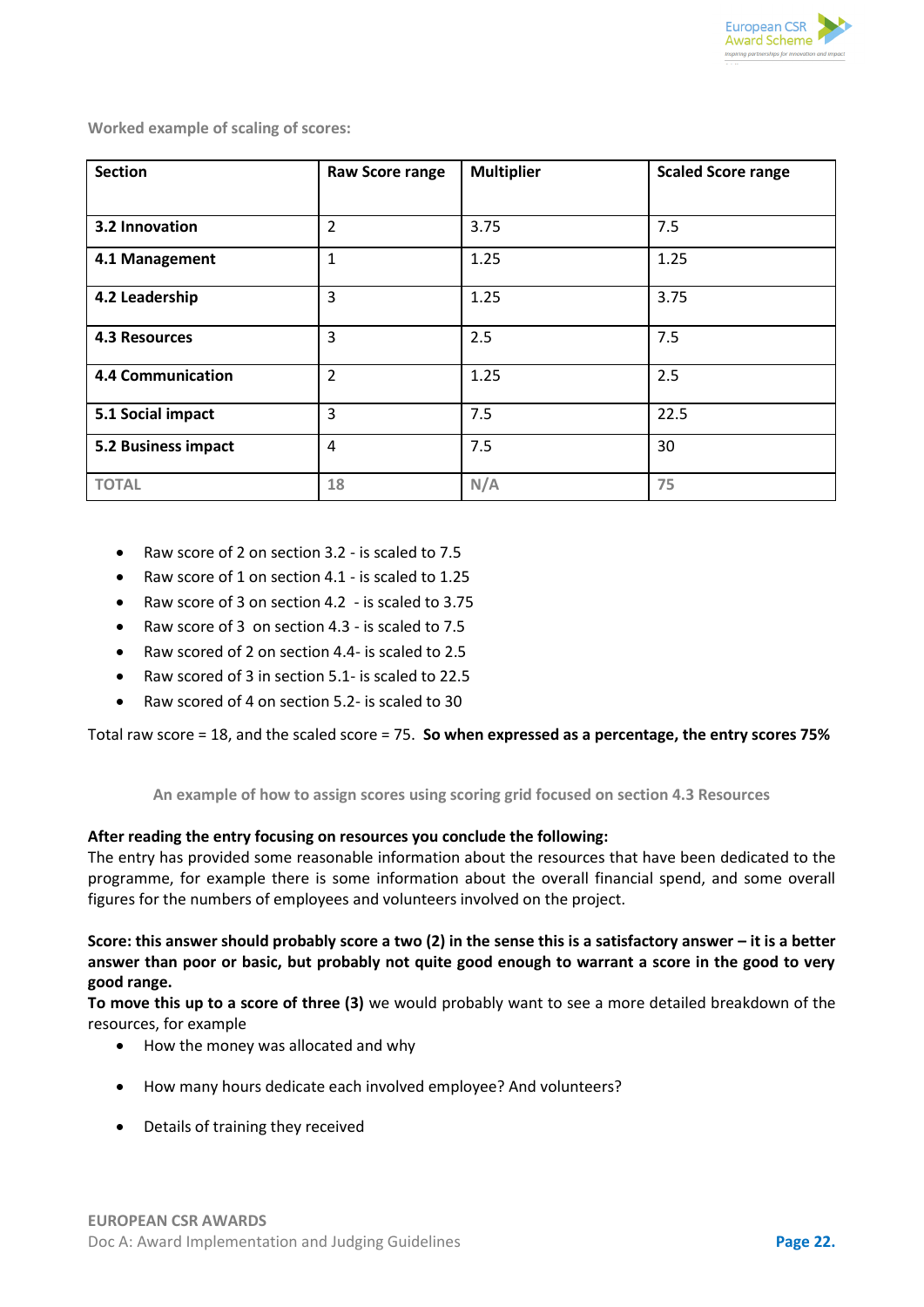

**Alternatively,** more detailed information about the breakdown of resources would be required, i.e. we might assign a score of 3 if there is evidence of effective management processes in place and levels of resource, appropriate to the objectives of the project.

**For a score of four (4)** we would want to see both the detailed breakdown of how the resources were allocated and perhaps even information about future allocation of resources and how these were of an appropriate amount to achieve the aims and objectives.

If the entry only provides very basic information about the resources involved, then **this could score as little as a two (2) or even a one (1).**

**Some things to remember about scoring Award entries:**

- The scoring grid is **a guide** and is **intended to produce consistency of interpretation** as well as to support you in exercising sound judgement
- The task of the scorer is to **get a sense of the overall information and story** contained in each entry, and then to **examine it in detail for evidence that it is operating well and delivering benefits**
- When the scoring is taking place, the assessors are required to look at the whole entry for information and evidence against each criteria, and they are advised not assess each section discretely
- **Refer to the criteria contained in the application pack,** which contains suggestions to entrants of the factors they might cover. **However, don't use that as a tick list, as the factors in the application pack are a guide only.**
- Make sure assessors and judges practice applying the scoring grid in the morning of the assessing/judging day.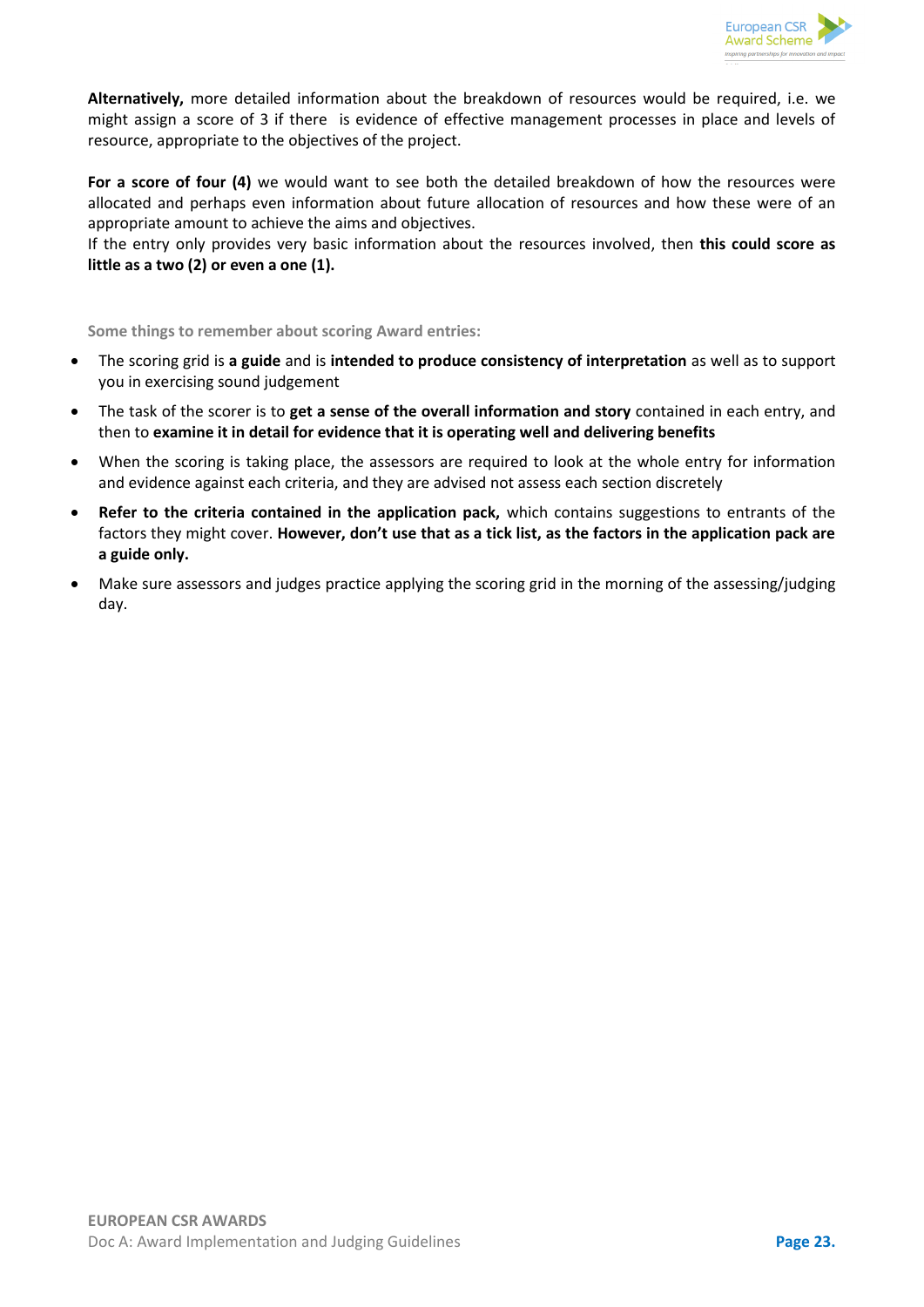

### <span id="page-23-0"></span>**ANNEX FOUR: Summary Scoring Sheet**

This is an excel sheet so it will be provided separately.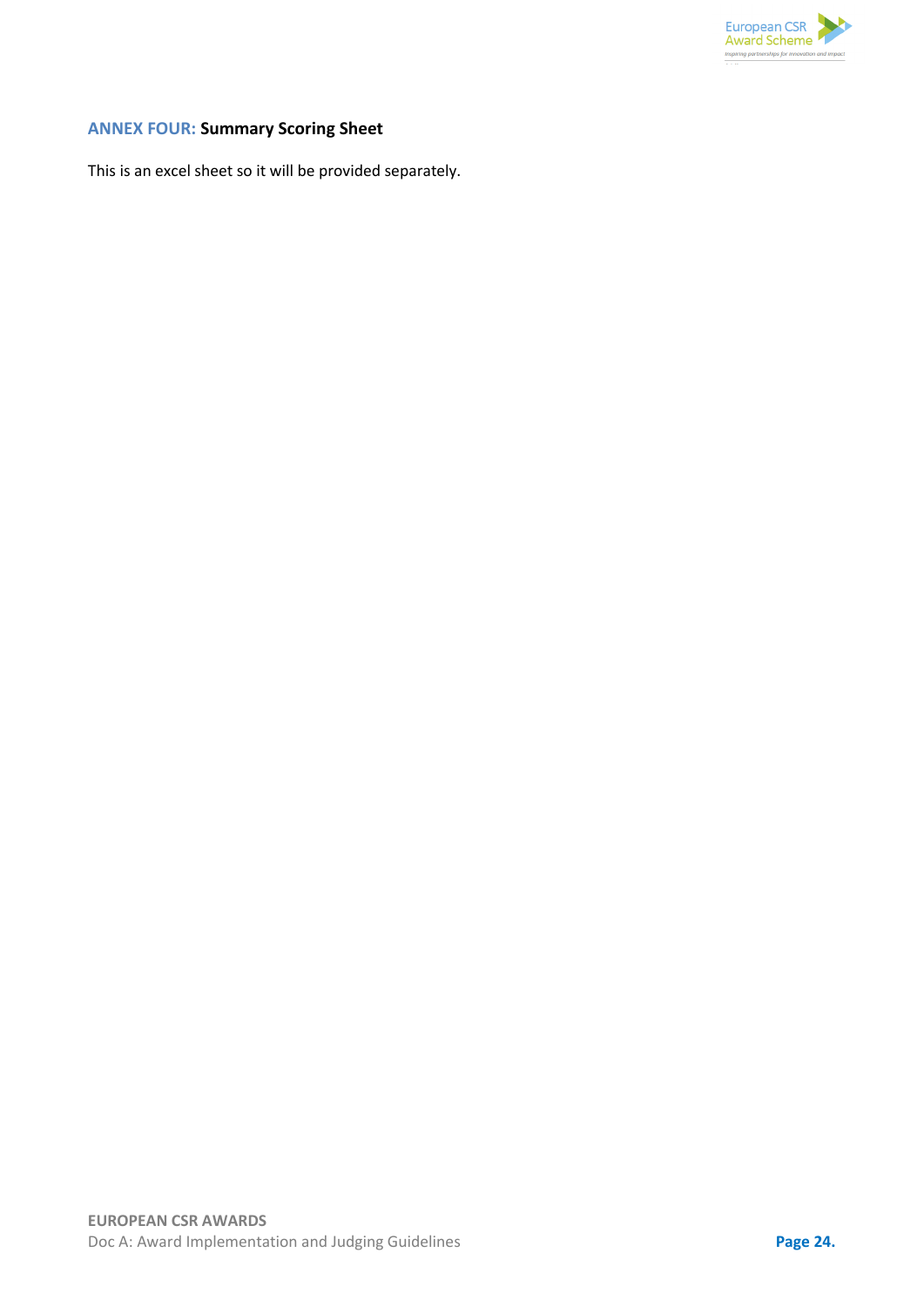

#### **ANNEX FIVE: Individual assessors/judges' Scoring Sheet**

| Category:              | <b>Company Name:</b> | Entry ID: |  |
|------------------------|----------------------|-----------|--|
| Assessors/Judges Name: | Title of Entry:      |           |  |

This paper should be used to note your individual scores for the above entry. The notes should be used to prompt your discussion with your assessor partner to agree the final score you give each section. **The notes will also be used as the basis for the feedback report that will be sent to the company. So please write clearly and ensure that you:**

Decide a **score** and **write feedback notes** for each criterion

identify **key strengths** and **weaknesses** of the programme **for each criterion** and overall comment on the **quality of evidence**

Note **what was missing,** or what **wasn't clear** and give **an overall summary of the entry**.

<span id="page-24-0"></span>

|                          | <b>Feedback notes</b> | Score (max 4) |
|--------------------------|-----------------------|---------------|
| Innovation               |                       |               |
| Management               |                       |               |
|                          |                       |               |
| Leadership               |                       |               |
| <b>Resources</b>         |                       |               |
| Communication            |                       |               |
| <b>Social Benefits</b>   |                       |               |
| <b>Business Benefits</b> |                       |               |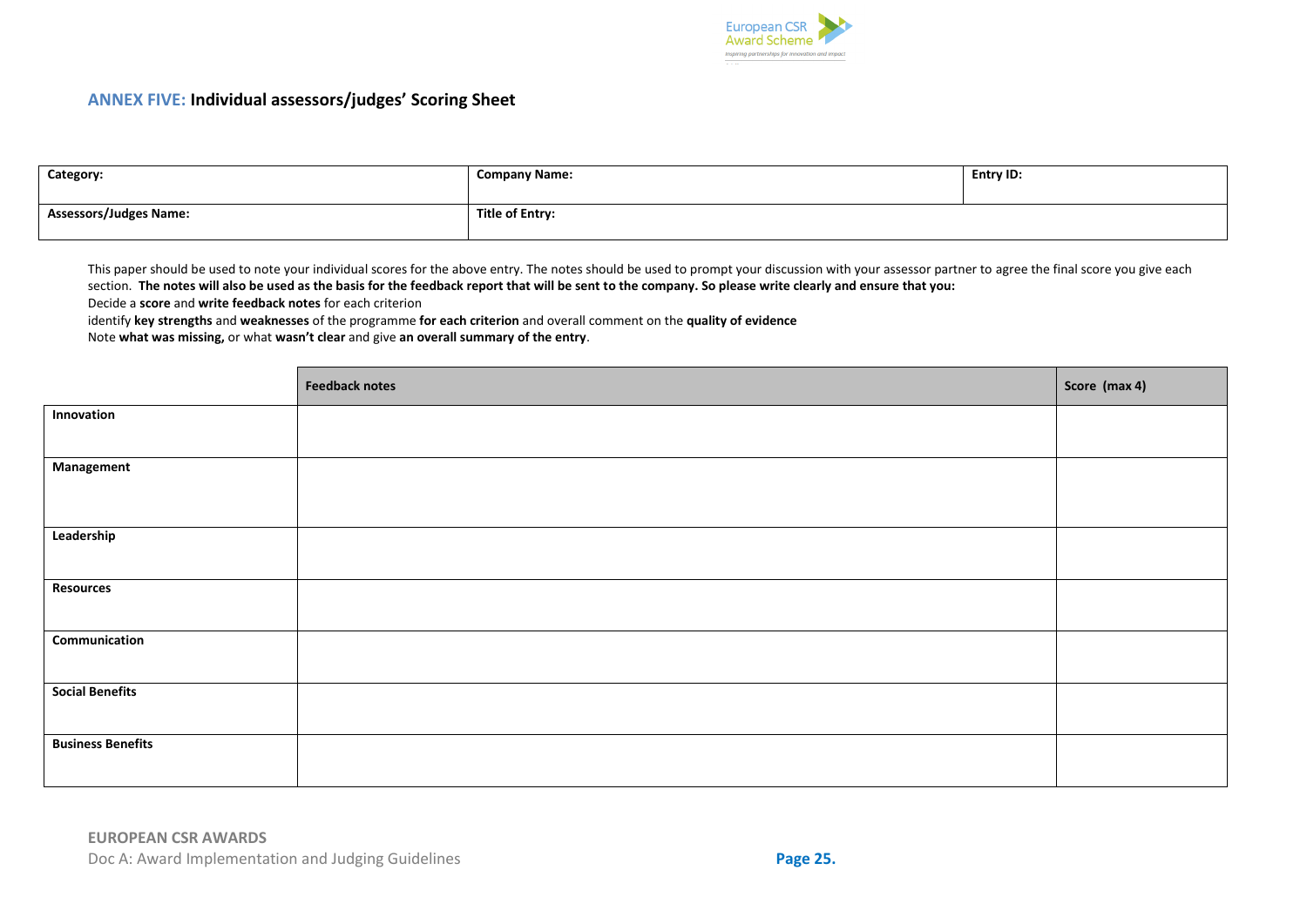

### **ANNEX SIX: Simple Score Sheet to combine Assessors' Individual Scoring**

<span id="page-25-0"></span>

| Category:                                                 |                         |  | <b>Company Name:</b>    |                           |  |
|-----------------------------------------------------------|-------------------------|--|-------------------------|---------------------------|--|
| Entry ID:                                                 |                         |  | <b>Assessors Names:</b> |                           |  |
| <b>Title of Entry:</b>                                    |                         |  |                         |                           |  |
| Section                                                   | <b>Assessor A Score</b> |  | <b>Assessor B Score</b> | <b>Final Agreed Score</b> |  |
| Innovation                                                |                         |  |                         |                           |  |
| Management                                                |                         |  |                         |                           |  |
| Leadership                                                |                         |  |                         |                           |  |
| <b>Resources</b>                                          |                         |  |                         |                           |  |
| Communication                                             |                         |  |                         |                           |  |
| <b>Social Benefits</b>                                    |                         |  |                         |                           |  |
| <b>Business Benefits</b>                                  |                         |  |                         |                           |  |
| Have individual feedback notes been typed up              |                         |  |                         | YES or NO                 |  |
| Have combined feedback notes been typed up and handed in? |                         |  | YES or NO               |                           |  |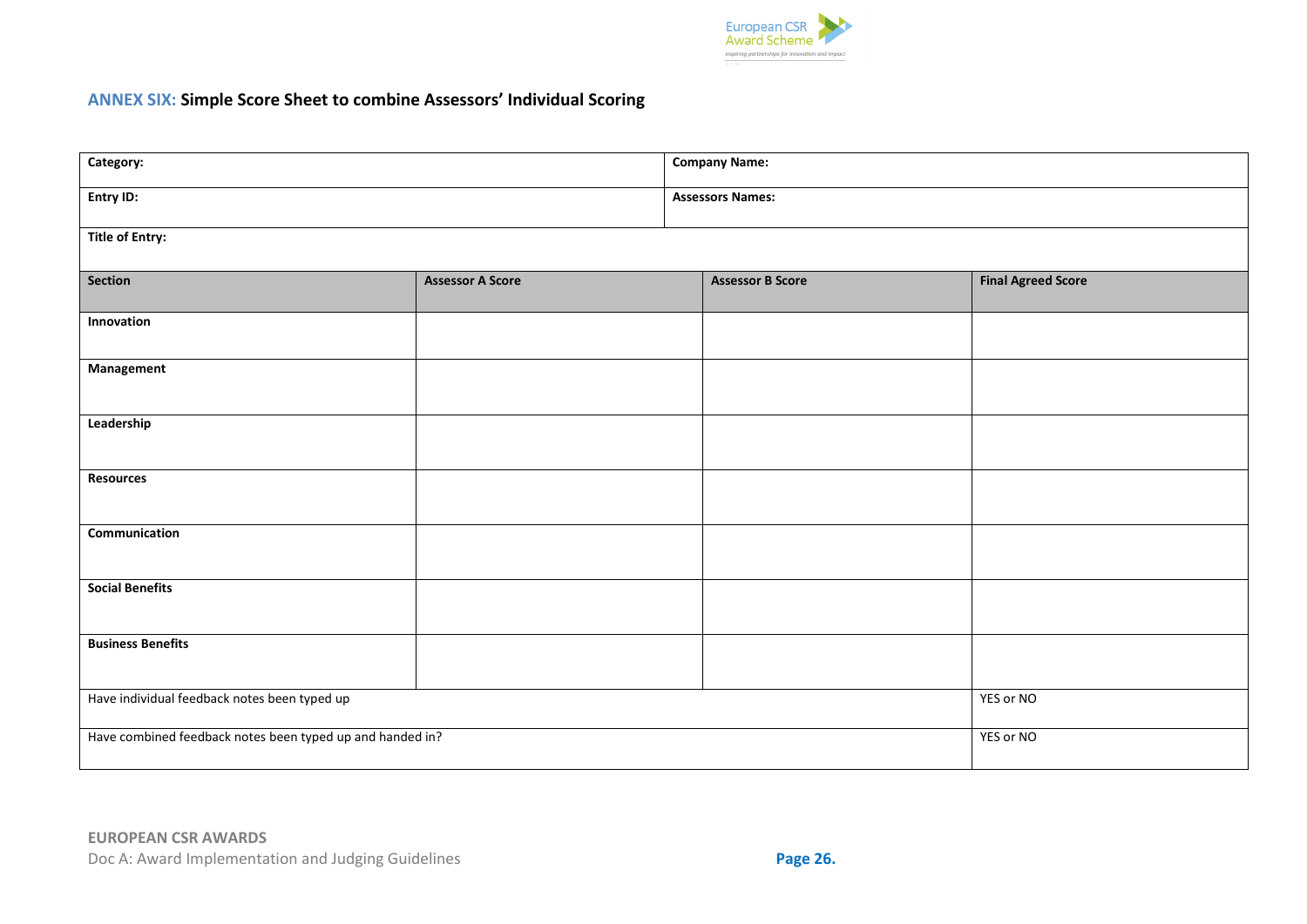

#### <span id="page-26-0"></span>**ANNEX SEVEN: Sample Feedback note**

This is a long note, you can provide much shorter ones.

#### **Assessors' feedback for Company name - European CSR Award Scheme**

Your entry has been assessed by independent and experienced assessors drawn from businesses and partner organisations. This feedback has been prepared from the written notes that assessors made when considering your entry.

The aim of the feedback notes is to provide constructive comments to help you to understand the result that your entry to the European CSR Award *– country* received. It should also help you find out more about how you can develop your programme.

It is intended to be useful and constructive pointing out both the strengths and weaknesses of the submission and covering its content and its form.

**Please note that we are not able to provide an in-depth report.**

#### **Aim of the CSR Europe Award Scheme**

The European CSR Award – country aims to recognise and celebrate the best CSR projects of companies in partnership with at least a non business partner. We are looking for innovative projects that are having an impact on society through collaborative action with at least one non business partner.

For more information please visit: [national partner website]

#### **Summary and/or overall**

The assessors overall comment about this entry was that they were under the impression that (...)

We recommend the following structure (ie the same as the application form)

- Overall comments
- Innovation
- How you do it
- Social Impact
- Business Impact

#### **E.g. Impact**

Assessors commented that results / benefits for ... and ... are (or not) clear (...) / Level of development of measurement systems

**The following provides an example of a hypothetical feedback for a Company.**

#### **Assessors' feedback for Your Company Ltd. "Company Programme"**

Your Company Ltd.'s entry has been assessed by two independent and experienced assessors drawn from businesses and partner organisations. The entry was then discussed at length by a panel of professionals before a final decision was made. This feedback has been prepared from the written notes that assessors made when considering the entry.

The aim of the feedback is to provide constructive comments based on Your Company Ltd.'s submission for the **European CSR Award Scheme**. It also seeks to support Your Company Ltd. to further develop their programme.

The feedback is intended to be useful pointing out both the strengths and the areas for improvement in the submission.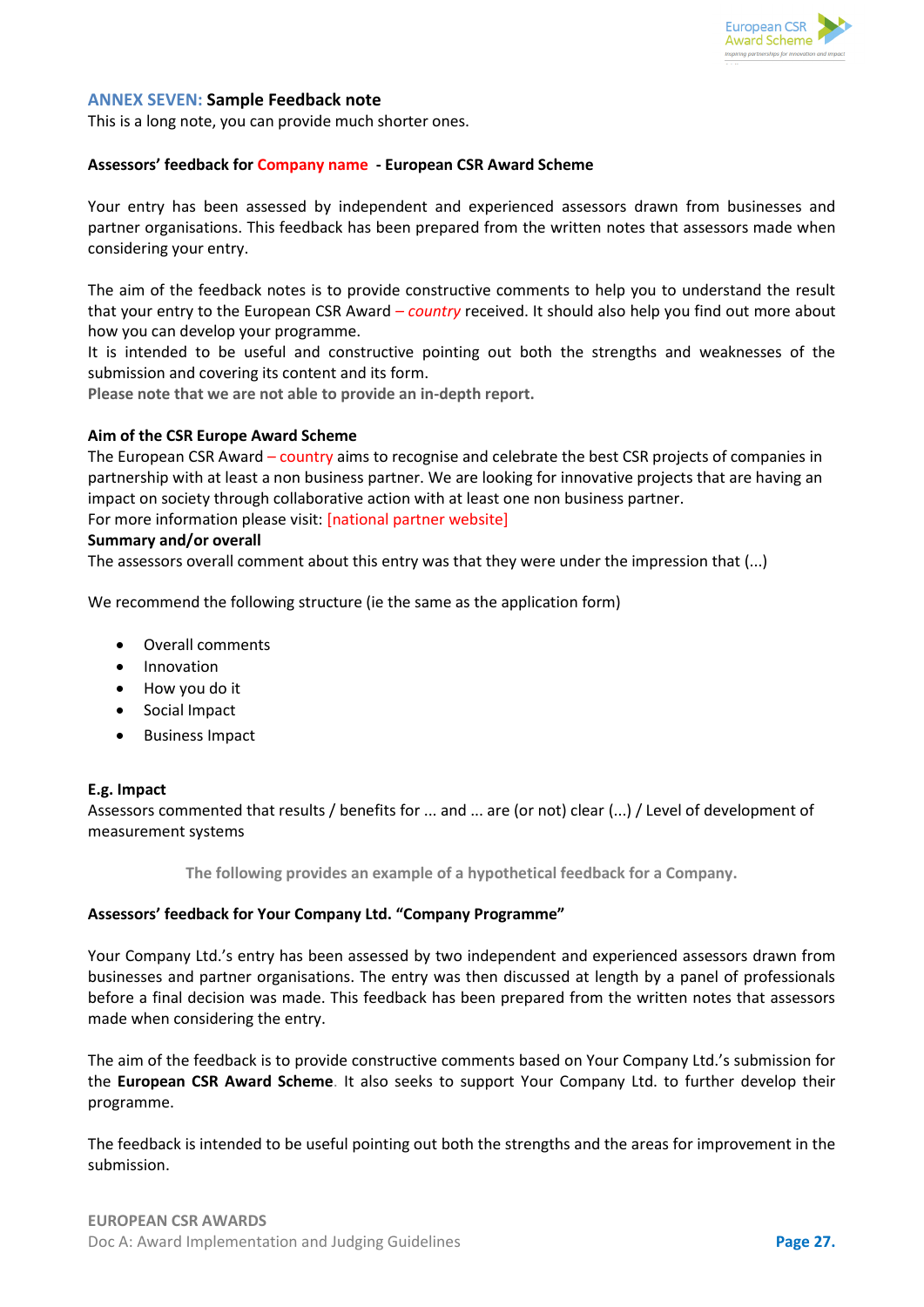

**Please note that although we are not able to provide an in-depth report, we would be delighted to have a call or meeting to discuss this feedback.** 

#### **Summary and/or overall comment for the entry:**

The assessors' overall comment about Your Company Ltd.'s entry was that as a work experience programme, it was a good**, inspirational** programme with **great potential** to raise aspirations and give students the insight of the world of work by running their own companies. It is an ambitious and innovative programme aimed at reaching a large number of students and designed to produce very good results.

The assessors think that it's a good partnership project, although they pointed out it would be helpful to disaggregate the specific contributions made by the different part involved, your Company Ltd. and other organisations in order to better understand the contribution of each to the programme.

The assessors felt there the submission would have benefited from including more specific information in order to explain further, how the programme operates. It would have been helpful for instance to add information on how long the programme has been running; provide quotes from students on the impact of the programme on them; more examples of activities undertaken during the programme; and more information on achievements and specific results to date.

#### **Innovation (15% of the scoring)**

The assessors felt that while there are some innovative elements in the programme, the programme doesn't present a new solution.

#### **How you did it (25% of the scoring)**

This section covers Management, Leadership, Resources and Communication.

This information was requested to enable assessors to understand how the programme operates.

With this in mind, assessors found that on the whole, the project is a good work inspiration programme which will potentially deliver excellent results in the future to tackle barriers to work of young people. In addition, the assessors highlighted a few issues that would help strengthen the submission:

The assessors noted that the reasons for the programme and the social issues it is trying to address were clearly laid out, as was the social objective of increasing awareness of the need for better entrepreneurial role models and entrepreneurial skills.

In order to support this section, the assessors would have liked more information on the business case, the leadership and more explanation of how this works in practice.

Although the Your Company Ltd. 'Company Programme' has good training and community involvement activities, the assessors commented that from the submission it was less clear in what way this programme was part of a Your Company Ltd.'s wider strategy. It was also difficult to find evidence in the submission about leadership or the involvement of the senior management of the company.

The assessors also commented that further information in the submission about the senior management's participation and examples of concrete activities that the volunteers were performing in supporting the programme, would have been helpful in order to better understand how the programme runs.

Whilst the target audience was described as "students at most risk of underachievement from London's most disadvantages communities", the assessors would like to have seen clearer information on how the